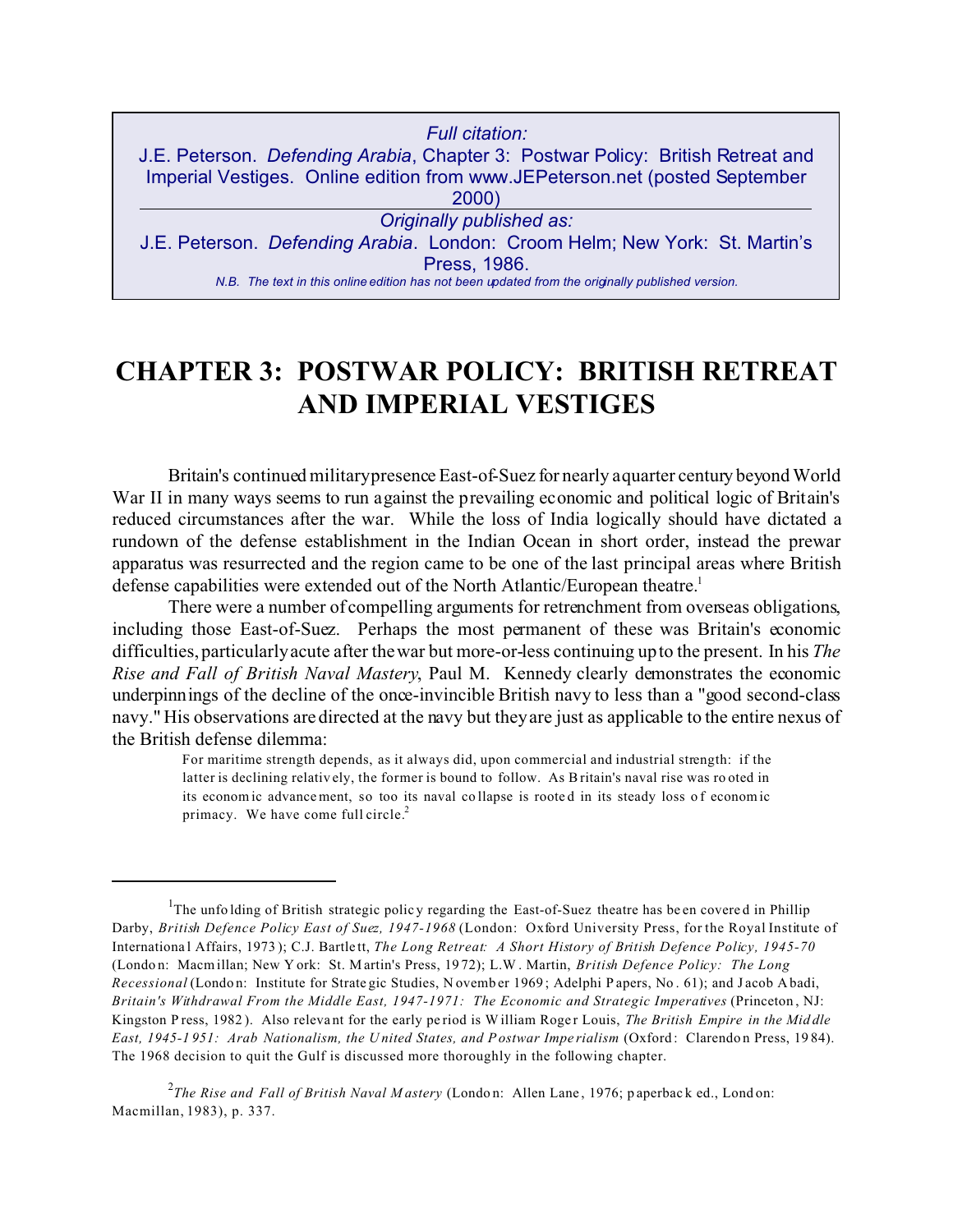Concomitantly, as Britain's GNP fell behind that of its wartime adversaries, its defense spending declined steadily in proportion to social expenditures while the cost of military equipment skyrocketed. Nevertheless, for reasons explained below, the costs of an East-of-Suez presence were never thoroughly debated until severe economic straits in the 1960s finally meant that it could not be avoided.

A second argument for retrenchment was a shift in strategic emphasis following the war. Closer bonds to Western Europe were perceived as necessary and were steadily growing, while the emerging Soviet threat seemed to be poised first at Europe. The Common Market and NATO membership served to reinforce the European emphasis. At the same time, there was widespread belief that any war in which Britain would be involved was likely to be total war and quite possibly nuclear. The latter prospect radically changed the security equation, tending to refocus security attention on Europe and the British homeland. The introduction of the nuclear factor into the East-West confrontation initiated a continuing debate on the proper defense posture. On the one hand, there was the necessity of developing a nuclear deterrent to defend what had become an extremely small and vulnerable island. At the same time, however, there was also the need to maintain conventional forces capable of intervening anywhere in the world where an Eastern bloc threat appeared.

Over the next four decades, the involvement of British forces in such widespread contingencies as Palestine, Korea, Malaya, Kenya, Suez, Oman, Kuwait, Cyprus, Aden, North Borneo, Mauritius, Belize, Anguilla, and the Falklands argued persuasively for the continuation of global conventional capabilities, despite economic stringencies. In addition, for reasons of pride and inter-service competition, the continued determination to play a global, as well as a European, role provided a counterweight to the strategic de-emphasis of overseas defense commitments. This was particularly true for the navy, which had seen itself in a more imperial and global role than the other services before the war. Afterwards, it never developed an ability to argue for a navy suited to a conflict with the Soviets and consequently stressed a global police role as its*raison d'étre*. 3 Revision of the strategic thinking on the role of warfare outside the resort to nuclear weapons, boosted greatly by the experience of a conventional war in Korea, contributed to this.

A third argument came to the fore early with Indian independence in 1947. The principal rationale for an imperial defense apparatus and an Indian Ocean presence disappeared. As Lord Curzon had observed years before,

When India has gone and the great Colonies have gone, do you suppose that we can stop there? Your ports and coaling stations, your fortresses and dockyards, your Crown Colonies and protectorates will go too. For either they will be unnecessary as the toll-gates and barbicans of an empire that has vanished, or they will be taken by an enemy more p owerful than yourselves. <sup>4</sup>

The remaining British strongholds in the region had been acquired and then the effort made to defend them because of their strategic importance to India. The removal of India from the equation required a shift in security emphasis from defending India to fulfilling obligations to remaining colonial

<sup>3</sup> See Ke nnedy, *British Naval M astery*.

<sup>&</sup>lt;sup>4</sup> From Lord Curzon's presidential ad dress to the B irmingham and Mid land Institute, 1907, cited in D arby, *British Defence Policy*, p. 1.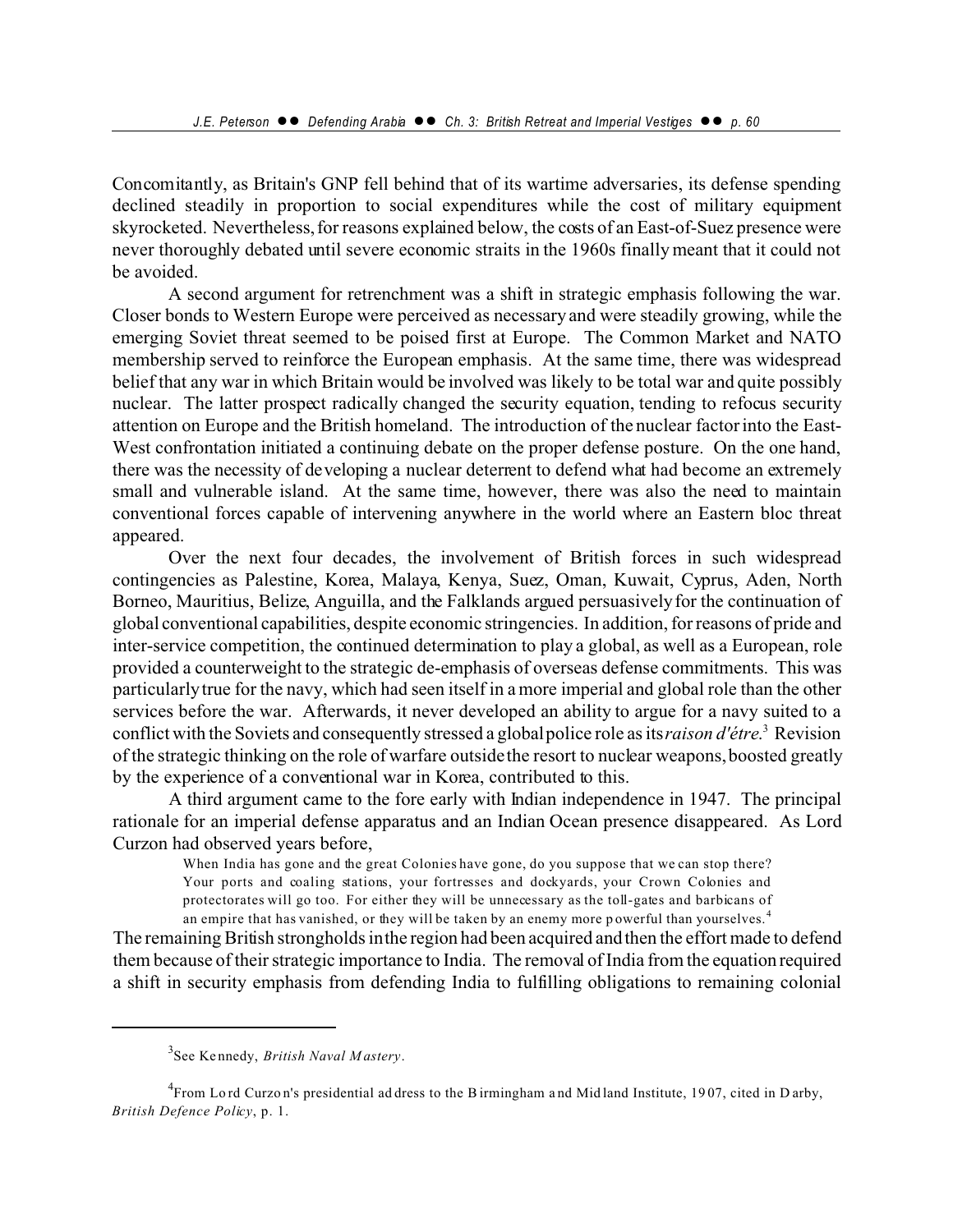possessions, superseded by post-independence obligations. These commitments were costly, since Britain no longer received the income from the empire to cover the expenses of defending large parts of the globe.<sup>5</sup> Furthermore, the loss of India meant conscription was introduced in Britain to cover the loss of Indian Army manpower and a new network of bases had to be found in the Middle East – even though these proved to be only temporary.

The principal reason for the continuing presence East-of-Suez, however,seemed to be inertia, a habit of thinking in terms of imperial and global responsibilities. Rather than relating defense arrangements to the process of decolonization and scaling down, planning went forward on the basis that the British presence in the region naturally would be permanent. As Phillip Darby notes,

"Thus the defence system originally designed to safeguard the Indian empire was maintained thorughout the fifties to secure what were thoug ht to be Britain's interests and res ponsibilities in the Middle East, the Far East, and in Africa. And in the early sixties, when Britain's colonial empire had gone the way of the Indian em pire, it was refashioned, and in some ways strengthened, to meet the re quiremen ts of the post-imp erial order." <sup>6</sup>

In addition, three specific factors encouraging a continuing presence may be cited: (1) the difficulty of considering withdrawal when British forces were almost continually engaged in East-of-Suez contingencies; (2) the commitment of the three services to a world role, partly because of their imperial tradition and partly because of inter-service politics in an era of declining defense expenditures; and (3) the inability of British governments during this era to consider long-term implications of commitment in this region and make decisions accordingly.<sup>7</sup> The consequence was a continuing tension between the inevitable conclusion that Britain must leave and the compelling reasons to stay. The unsteady balance between these opposing forces and their respective proponents was periodically adjusted by crises of a political nature in London or of a military nature in the region.

## **AIR OPERATIONS IN ADEN PROTECTORATE**

Aden quintessentially fit the description of one of those British strongholds originally acquired to protect the approaches and lines of communications to India. Yet Aden's importance remained and even increased after India's independence, particularly as the search intensified for new and replacement military bases in the Middle East and a suitable location from which to command the forces in the region. The consolidation of Britain's regional military forces in Aden at the end of the 1950s was short-lived, however, as financial stringencies at home and a guerrilla campaign in South Arabia combined to force evacuation from Aden in late 1967.

 $^{7}$ Ibid., p. 331.

 $5$ On the other hand, the need to protect investments (reckoned in the 1960s to include £700 million-£800 million in Malaysia and Singapore and £1billion-£2 billion in the Gulf) and trade (almost half of total British trade took plac e in the East-of-S uez area) w as cited as a ne cessary reaso n for continuin g the British military presence Eastof-Suez. M artin, *British Defence Policy*, p. 5.

<sup>6</sup> *British Defence Policy*, p. 327.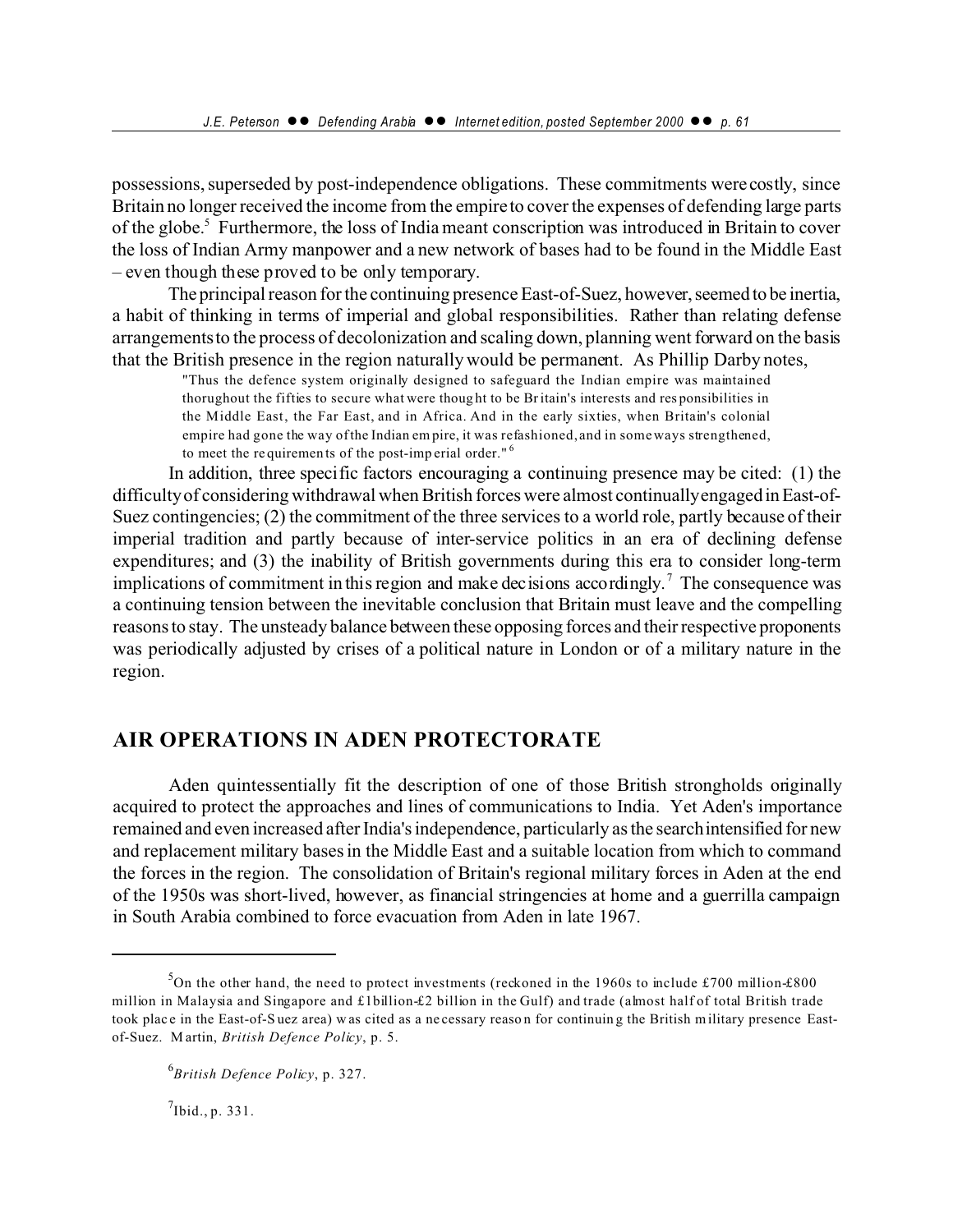In the years before the Suez debacle, British commitment in the Indian Ocean was a given assumption and not subjected to close analysis. Although it was undeniable that its overseas role had changed, the British military presence East of Suez was simply accepted and unquestioned. Three implicit considerations underpinned this presence. First, if Britain was in these places diplomatically, then it was felt that it had to be there militarily, despite the diminishing utility of military power to support diplomatic goals. Second, Britain's economic requirements made it seem logical that there should be military capabilities in near-proximity to the Gulf's oil-producing areas. A third consideration involved Britain's security interests. Communist ambitions were seen to be not only of local importance but also affected the overall balance; thus in the Middle East, the potential Soviet threat seen in terms of a conventional move south toward the Red Sea and the Gulf.<sup>8</sup>

British effectiveness in the Indian Ocean in the early postwar era was hampered by the lack of coordination between the separate service commands in the region and the need to find new bases. The regional headquarters of the army and the air force, covering both the eastern Mediterranean and the western Indian Ocean, were located in the Canal Zone, although their areas of responsibility were not the same. The navy, however, was divided for obvious reasons between a Mediterranean command, based in Malta and the East Indies Station, based in Ceylon. The proposal in the late 1940s to consolidate regional operations in Kenya was opposed by the navy, as Mediterranean operations could not be controlled from there, and coolly received by the RAF. An interim regional headquarters was established in the Canal Zone in 1948, while plans called for its eventual relocation to Cyrenaica. The navy required the greatest adjustment, as the new Middle East command incorporated the Mediterranean Fleet, remaining in Malta (along with the C-in-C Middle East), and a truncated East Indies Station.<sup>9</sup>

The rise of nationalism in the Middle East meant that the withdrawal of the British military presence from such countries as Egypt and Iraq was inevitable. But there was no immediately satisfactory replacement for the extensive facilities in the Canal Zone. As Emmanuel Shinwell, the Secretary of State for War, expressed the problem in December 1949, "The Canal Zone of Egypt remains our main base in the Middle East. There is no other suitable location for that base ... if we have to abandon Egypt we must abandon our status in the Middle East altogether."<sup>10</sup> Cyprus was suitable for the air force but the army required a mainland location. Kenya was too far away,

 ${}^{8}$ Ibid., pp. 59-60. This factor pro vided part of the reason for British participation in the B aghdad Pact.

 $^{9}$ AIR/20/6610, COS (48) 59th Meeting, 28 Apr. 1948, and various other correspondence; AIR/20/6611; various correspondence. A new Far East Command was created for the navy with the dividing line at Sumatra. For practical reasons, the C-in-C Middle East was to remain at Malta while a liaison office was established at the new regional headquarters.

<sup>10</sup>Cited in Lo uis, *British Empire in the M iddle East*, p. 17. Louis's description gives an idea of the size of the base: "The Suez enclave stretched not only from the Mediterranean to the Red Sea but also westwards threequarters of the way to Cairo. ... The en clave's physical structure consisted of a network of roa ds, railways, harbours, ports, military ga rrisons, airfields, an d a flying-boat sta tion. There were amm unition dumps and exte nsive repair facilities that were irreplaceable. In short it was a vast arsenal. The region of hills and scrub in the south as well as the barren desert areas pro vided splendid gro unds for manoeuv res and training. The canal from Cairo provided fresh water. ... Before 1947 Suez was the largest reservoir of British military strength outside India." Ibid., p. 9.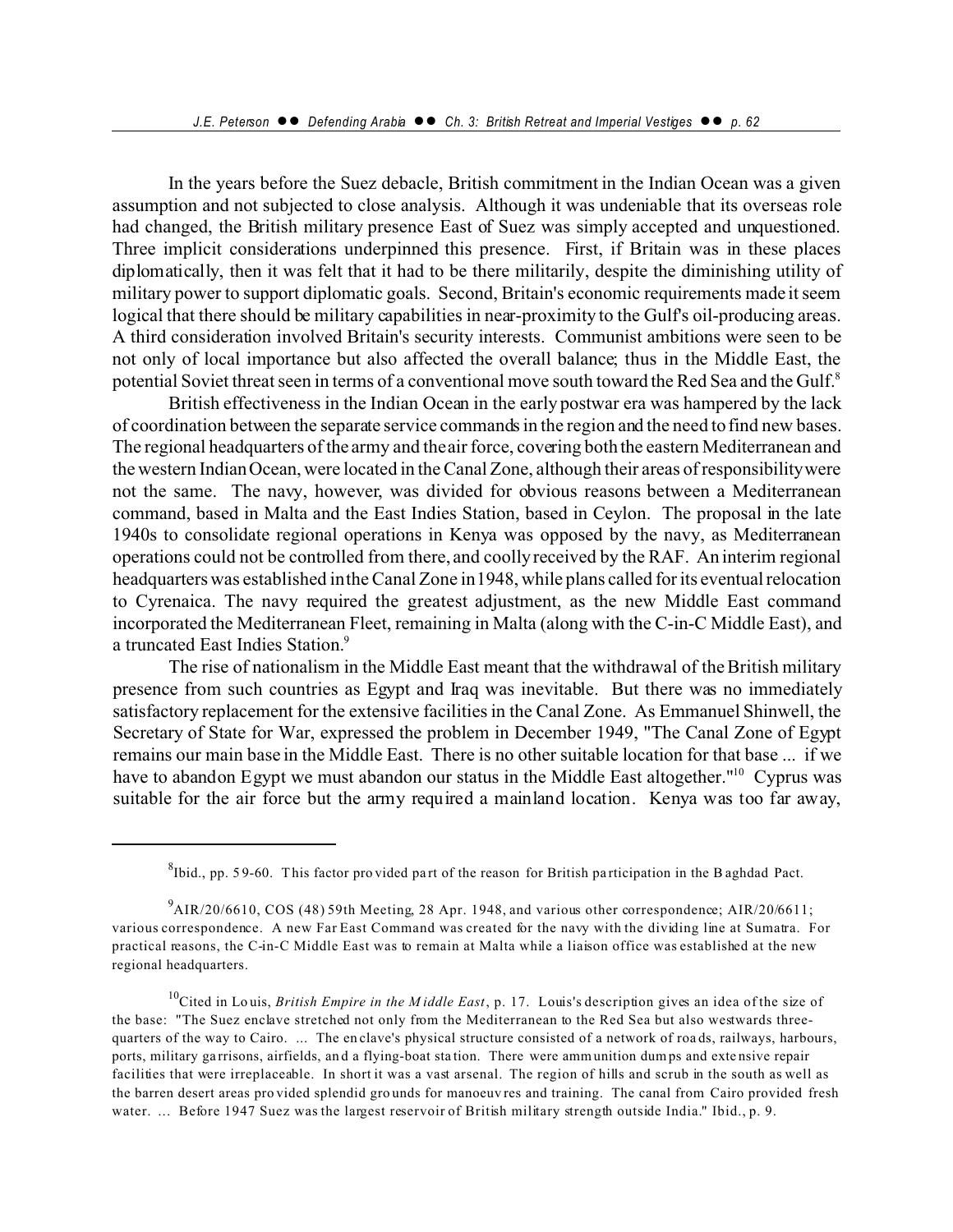particularly from the RAF's point of view, and later troubled by the Mau Mau rebellion. Cyrenaica lacked adequate port, water, industrial and manpower facilities. Transjordan (later Jordan) was strongly resisted by all the services, although the RAF later utilized airfields at 'Amman and Mafraq. That left Palestine: the advantages of the mandate included the air base at Lydda, the naval installations at Haifa, and the oil pipeline terminus and refinery also at Haifa, as well as the convenient location close to the Suez Canal and in the center of the region. But Palestine also displayed insurmountable disadvantages. Arab-Jewish strife was emerging even before the war ended, and Jewish extremists blew up British military headquarters in Jerusalem's King David Hotel in 1946. Still, efforts to utilize Palestine ceased only with the announcement in 1947 that the Palestine Mandate would be abandoned.<sup>11</sup> As a consequence, Britain remained dependent on the Canal Zone base until Egyptian hostility after the 1952 revolution forced the decision to abandon it in 1954; withdrawal was completed early in  $1956$ <sup>12</sup>

Since developments in the Middle East, even before the Suez debacle, were fast depriving Britain of potential bases, new emphasis was placed on the concepts of strategic reserve and air mobility. Ideally, such a policy would permit substantial savings in manpower and basing costs and would reduce political entanglements. This approach seemed particularly suited to the Middle East because of the diminishing British position there and the historical preeminence of the RAF in the region. Nevertheless, this strategy still required a chain of military bases and airfields, for deploying bomber forces and air trooping, and involved a commitment in ground forces to defend the bases.

In addition, the loss of facilities in Palestine, Egypt and Iraq, and then worsening political relations with many Arab states after Suez served to create an air barrier to the movement of equipment and personnel between the Mediterranean and the Indian Ocean. Thus, the perception deepened that the Mediterranean and the Indian Ocean constituted two separate theatres – and incidentally contributed to a coherence and integration in East-of-Suez strategic thinking, which finally could be divorced from other regional considerations. Aden, hitherto on the periphery of regional security arrangements, began to move to center stage in British military planning. Its strategic value had also been enhanced in 1951 when a large oil refinery was built in Aden to replace the huge complex at Abadan, under international boycott as a response to the Iranian government's nationalization of the Anglo-Iranian Oil Company.

The closure of the Suez Canal after the Anglo-French-Israeli invasion (temporarily) added a sea aspect to the Middle Eastern strategic barrier and thus accelerated the expansion of East-of-Suez capabilities in Aden. The RAF presence in Aden had been strengthened at the end of 1956 and further expansion occurred in 1957 and 1958, prompted in part by increased dissident activities in the Aden Protectorate and the rebellion in Oman. "In the space of three years between 1956 and

<sup>&</sup>lt;sup>11</sup>Elizabeth M onroe, *Britain's Moment in the Middle East, 1914-71* (2nd ed.; Baltimore: Johns Hopkins University Press, 1981), pp. 156-158.

<sup>&</sup>lt;sup>12</sup>Despite the political problems with P alestine/Israel, the o verwhelming advantages of a base in the vicinity of the Canal had led B ritish military planners as late as 1951 to conclud e that the only practicable solution to the loss of Suez would be an interim base in Israel. DEFE/7/25, Chiefs of Staff Committee, Joint Planning Staff, J.P. (50) 141(S) and J.A.P. (50) Final, "Location of Forces and Administrative Installations in the Middle East, Report by the Joint Planning and the Joint Administrative Planning Staff," 17 Jan. 1951.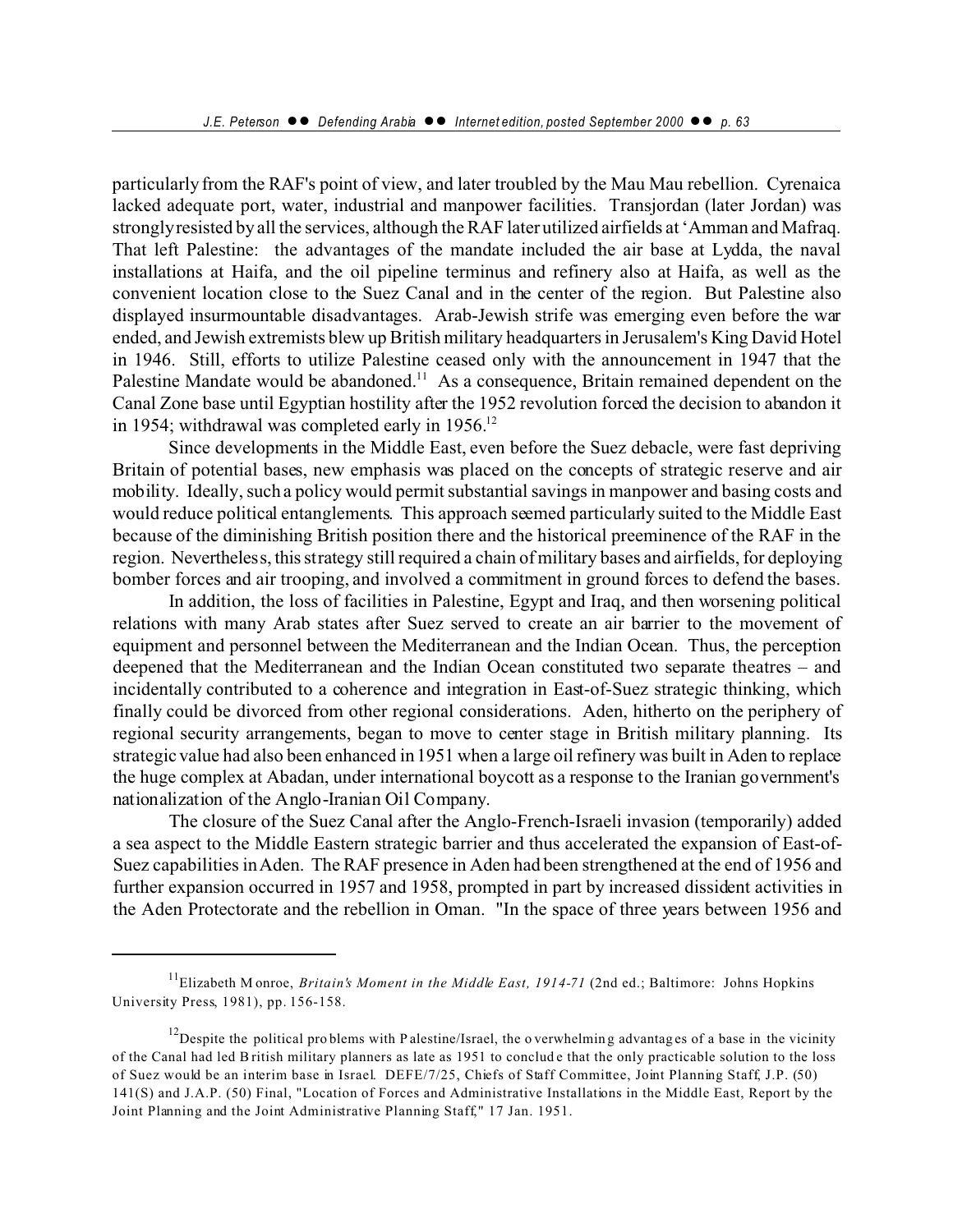1959, the strength of the RAF under the Commander, BFAP had grown from one fighter squadron at Khormaksar and a handful of communications aircraft divided between Aden, Nairobi and Bahrein, into a force of some nine squadrons."<sup>13</sup> A unified command – British Forces, Arabian Peninsula (BFAP) – was established in Aden in April 1958 and was upgraded in 1959 to conform with the growing strategic importance of the Arabian Peninsula and western half of the Indian Ocean. For the first time, British forces in Aden reported directly to the Chiefs of Staff and not through the Mediterranean.<sup>14</sup>

The first decade following World War II had seen few changes in Aden. The Protectorate still slumbered in near-total isolation, in increasing contrast to the bustling, modernizing Colony. Neither the war nor the immediate postwar years had had any effect on the nature of Aden's local security problem. Security in the Protectorate depended as always on the RAF, with assistance on the ground provided by either the Aden Protectorate Levies or the Government Guards. Just as before the war, extensive reliance was placed on the utility of air control in enforcing government sanctions, keeping peace between the tribes, and countering incursions from the imamate in the north. The regularity of occasions on which the RAF was called to perform is shown in Table 3.1.

However, both the effectiveness and the "humaneness" of air control was being called into question. The Middle East, as well as the North West Frontier, had long been the proving ground for the theory and practice of air control (as shown in the previous chapter) and its open terrain and peripatetic nature of tribal relations with the authorities made it an ideal environment for air policing. With Iraqi independence in the 1930s and Indian independence in 1947, however, Aden was left as one of the last places where the policy was applied routinely. Aden's isolation before the war, and the presumed exigencies of wartime conditions had precluded debate over the use of air policing in the Protectorate.<sup>15</sup> After the war ended, however, the Colonial Office found itself repeatedly compelled to defend the practice.<sup>16</sup> The RAF not only maintained that air control was still a viable

<sup>15</sup>RAF forces based in Aden were also used for operations against tribes in Somalia and Eritrea in the postwar period. Ibid., p. 42.

<sup>16</sup>See, for example, AIR/2/10483, Trafford Smith (Colonial Office) to C.W. Baxter (Foreign Office), Feb. 1947: " The pra ctice of punitive air action aga inst recalcitrant trib es is, in the case o f the Aden P rotectorate , well established and understood by those against whom it is likely to be used. It is, of course, liable to uninformed criticism. Nevertheless, our feeling here is that in suitable circumstances punitive air action as hitherto carried out remains the method of maintaining order most effective and least costly in human life.... In actual fact, casualties, on such occasions, are usually negligible if not no nexistent, and as time goes on the occasions regarding the use of this weapon become progressively rarer. My Secretary of State is in agreement with the view expressed above and endorses the principles hitherto accepted. The question of the use of air action against hostile Yemeni forces is of course an in ternational matter which pr esents greater difficulty and req uires careful ex amination."

<sup>13</sup>David Lee, *Flight From the Middle East: A History of the Royal Air Force in the Arabian Peninsula and Adjacent Territories, 1945-1972* (London: HMSO, 1980), p. 155.

 $14$ Ibid., pp. 29-34. See also the descriptive surveys of BFAP's responsibilities by its former commander in M.L. Heath, "Arabian Extremities," *JRCAS*, Vol. 47, Pt. 3 and 4 (July-October 1960), pp. 260-269; and idem, "Stability in the Arabian Peninsula," *JRUSI*, Vol. 105, No. 618 (May 1960), pp. 174-185. The Aden command was renamed Middle East Command in 1961 while Cyprus became the Near East Command.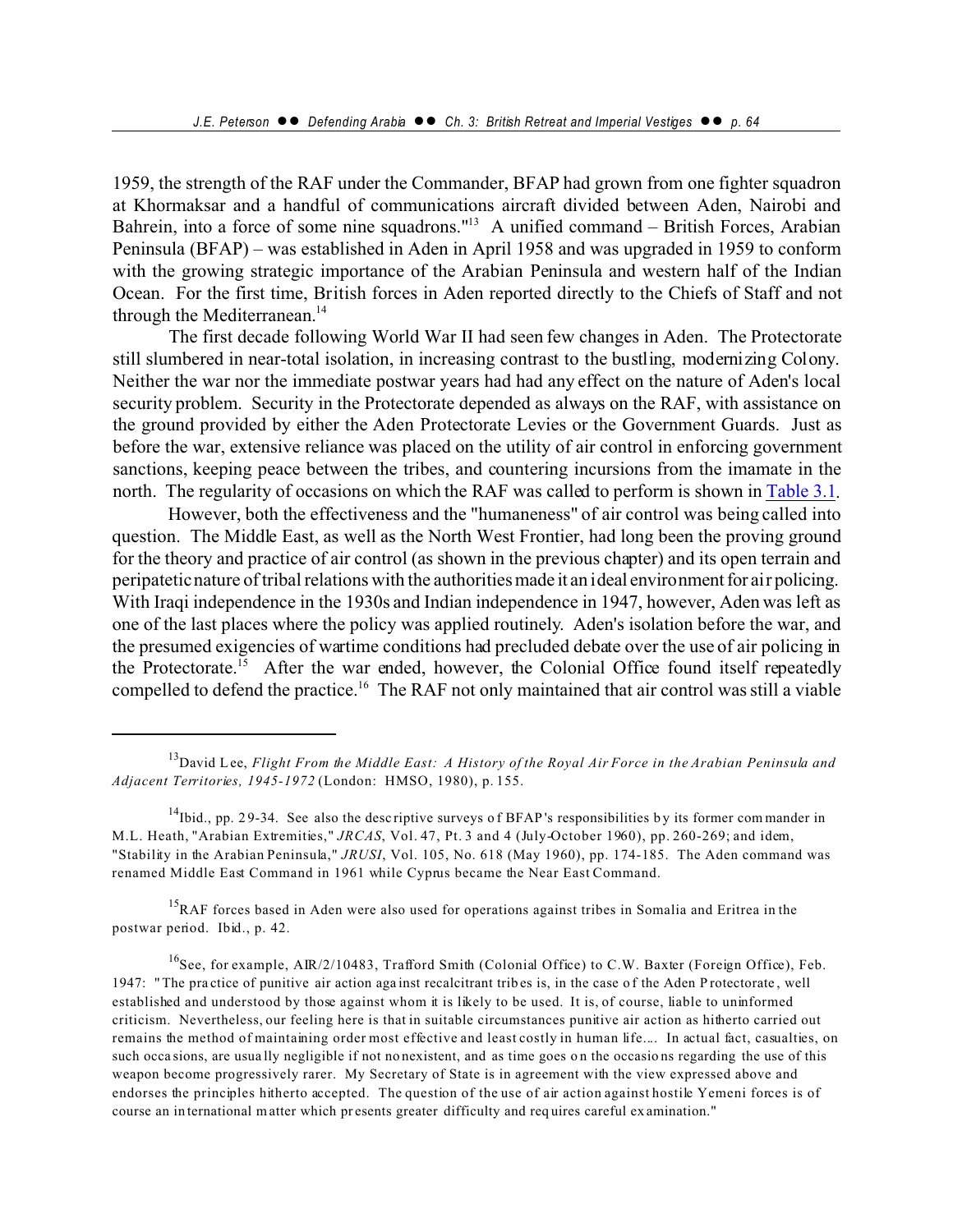policy but argued that rocket projecticles and aircraft cannon made it a more precise instrument.<sup>17</sup> A forward policy of stationing Political Officers in more remote areas of the Protectorate and the need to protect them provided another argument for continued air action.<sup>18</sup>

The deterioration of security conditions in the Aden Protectorate and a fresh round of RAF activities in the mid-1950s received considerable attention in London. Attacks on government forts by the Rabizi tribe in late 1953 and early 1954 displayed serious implications because of growing anti-British sentiment, backing from Yemen's imam, and the tenacity of the rebels in the face of repeated RAF attacks. The following year saw political disaffection spread to other areas of the Protectorate and mutiny and desertion among the Aden Protectorate Levies. The result was a retreat from the forward policy of the previous years and the strengthening of efforts to counter the imam's activities.<sup>19</sup> Further air operations in 1955 were criticized in the House of Commons and a recrudescence of dissident activity supported from Yemen forced the introduction of an army battalion at Aden, where the only ground forces hitherto had come from the RAF Regiment and the Aden Protectorate Levies. The permanent presence of the battalion at Aden also meant that it was available for use elsewhere in the Arabian Peninsula and the Horn of Africa, without having to call upon the Strategic Reserve from Britain. The army assumed responsibility for Protectorate security in 1957, although air policing activities continued into the early  $1960s$ <sup>20</sup>

Changing strategic requirements were fast creatingovercrowding facilities in Aden, followed by a massive construction boom. But even as expansion was occurring in Aden, however, the seeds for eventual withdrawal were sprouting. A revolution in North Yemen in 1962 established the Yemen Arab Republic and introduced Egyptian troops to the Arabian Peninsula. Nasser provided considerable stimulus and support to dissidents in Aden Colony and Protectorate, where nationalist parties opposed to the British presence had already begun to appear.

#### **EVOLVING COMMITMENTS AND THE OMAN WAR**

British participation in the 1956 invasion of the Suez Canal was unquestionably a tremendous debacle, particularly as it affected Britain's relations with the Arab world – and thus its military presence in many Arab states. Its effect on strategic thinking was somewhat paradoxical. On the one hand, there was a instinctive feeling that all Britain's spending on conventional forces had gone

<sup>20</sup>Darby, *British Defence Policy*, pp. 90-9 1; and Lee , *Flight from the M iddle East*, pp. 148-155.

 $17$ In an RAF note on the Qutaybi operations of 1947, it was pointed out that "in 1934 and 1940/1941 air operations against the Queteibis lasted 61 and 127 days respectively. In 1947 the RAF obtained the submission of Quteibis in the equivalent of three days operations without the loss of a single life and without injury to any individuals on either side." AIR/2/10483, C-in-C RAF Middle East to the Undersecretary of State for Air, 22 Dec. 1947.

<sup>&</sup>lt;sup>18</sup>AIR/2/10483, "The Ad en Command, 1945-1947."

<sup>19</sup>R.J. Gav in, *Aden Under British Rule, 1839-1967* (Londo n: C. Hurst, 1 975), pp . 336-33 8; and Lee , *Flight from the Mid dle East*, pp. 142-148.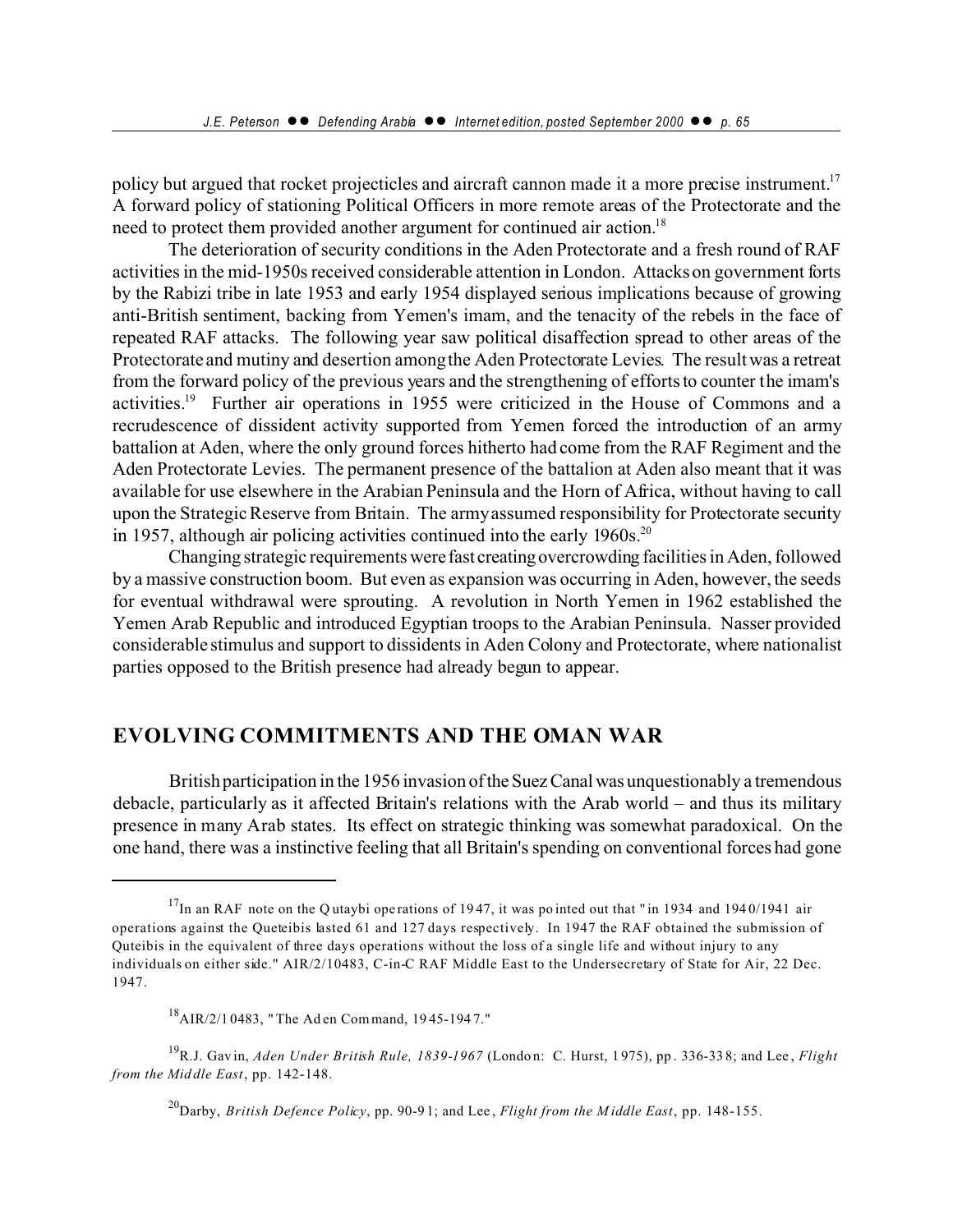for nought – they might as well be got rid of and the money could be wiser spent on nuclear defense. This seemed to be the message of the 1957 Sandys White Paper, which stressed a nuclear priority, smaller but more mobile conventional forces, an eventual end to conscription and cuts in defense expenditure.<sup>21</sup>

At the same time, however, it was held by others that the poor showing in military terms at Suez was due to the starving of conventional forces. By this view, the lesson of Suez was that Britain needed to upgrade its forces and mobile capability since its overseas commitments would require British assistance for some time to come. This opinion not only tied in with government statements since 1954 but was reinforced by service lobbying. In addition to the army and air force, the navy began for the first time to show interest in the concept of limited war and the utility of light carriers and after the 1957 White Paper it became a leading advocate of a continued East-of-Suez role for Britain.<sup>22</sup>

The government sought to balance the opposing views by placing more emphasis on a nuclear umbrella, even for the Far East, and at the same time relying heavily on the potential of an airlifted strategic reserve. As a consequence, strategic mobility became an integral part of British defense policy from the late 1950s through the economic collapse of 1967, and the concept was put to the test in the Arabian Peninsula during the Oman and Kuwait crises.<sup>23</sup> Despite the considerable logic of strategic mobility, the concept also contained real limitations which were largely overlooked. Manned and protected bases around the world were required as much as ever, in addition to considerable investment in strategic lift capability. In addition, the emergence of an air barrier across Middle East as a result of growing nationalism and especially the Suez debacle presented problems. Alternative routes had the disadvantage of additional length and both political and technical drawbacks, and the barrier meant that at least part of the strategic reserve had to be physically located

<sup>21</sup>The ba ckground on British strate gy for this section is d rawn largely from Darb y, *British Defence Policy*, pp. 94-133.

<sup>22</sup>.DeWitt C. Armstrong, "The British Re-Value Their Strategic Bases," *JRUSI*, Vol. 104, No. 616 (Nov. 1959), pp. 423-432. The loss of Trincom alee in 1958 was a serious blow to the navy. The East Indies Command was abolish ed and its resp onsibilities divid ed betwe en a Far East Comm and and a new Arab ian Sea and Persian G ulf Station – the rank of Senior Naval Officer, Persian Gulf, was upgraded to Commodore to take charge of the new comma nd and he was named Naval D eputy to the Comman der of British Forces, A rabian Pe ninsula. Darb y, *British Defence Policy*, p. 128.

<sup>23</sup>A guiding formulation of this policy was N eville Brown's *Strategic M obility* (London: Chatto and Windus, for the Institute for Strategic Studies, 1963; New York: Frederick A. Praeger, 1964). See also A.D.R.G. Wilson, "The Relevance of Air Mobility to the Middle East," *Army Quarterly*, Vol. 69, No. 2 (Jan. 1955), pp. 161-184; Robert Saundby, "Air Power in Limited Wars," *JRUSI*, Vol. 103, No. 611 (Aug. 1958 ), pp. 378-383; and Anthony Verrier, "Strategically Mobile Forces – U.S. Theory and British Practice," *JRUSI*, Vol. 106, No. 624 (Nov. 1961), pp. 479-485.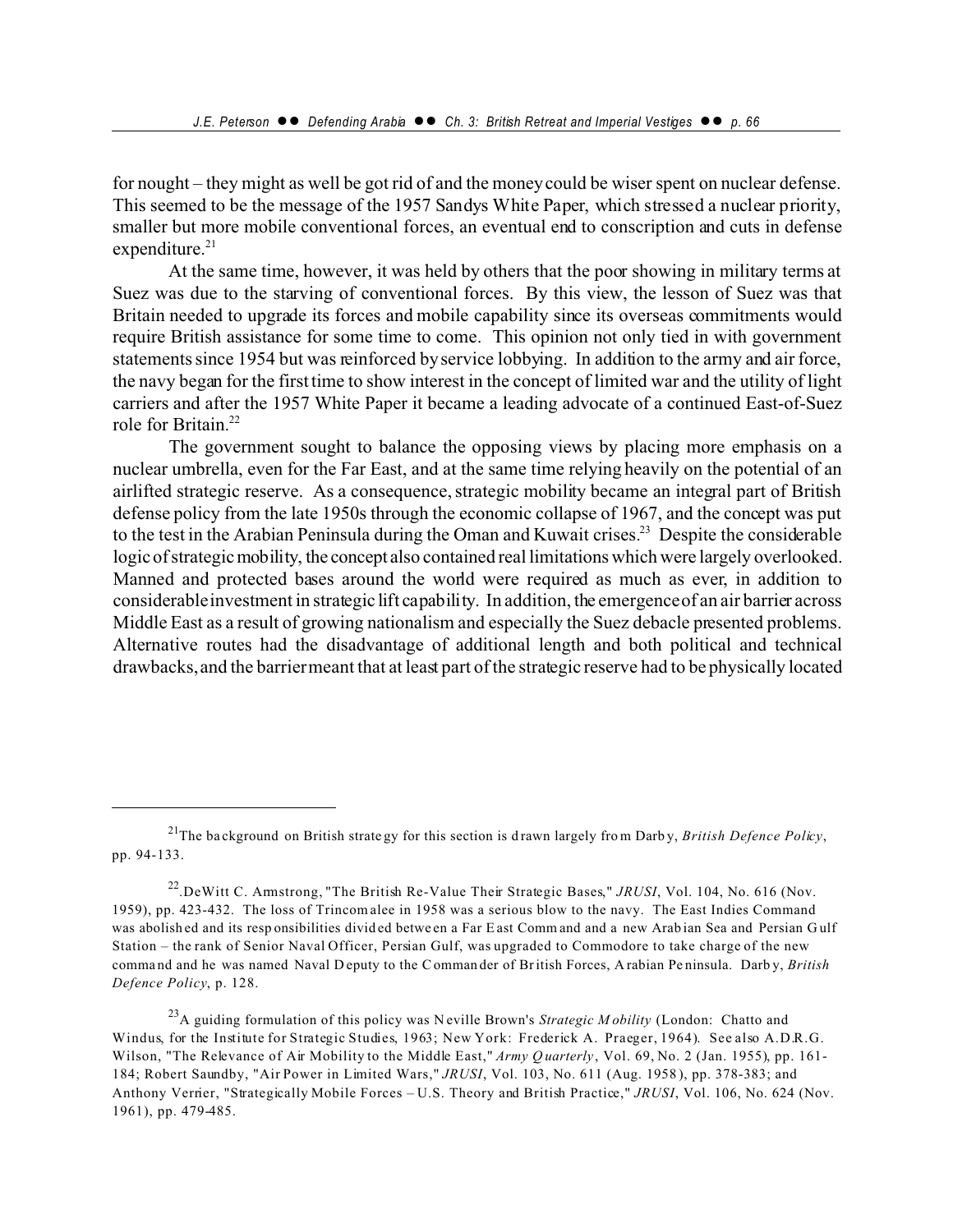East-of-Suez.<sup>24</sup> To some extent, a sea barrier came into existence as well when control of the Suez Canal passed to Egypt.

A key effect of Suez and the emerging air barrier was to stimulate consideration of the Eastof-Suez arena as an independent theater of operations on its own merits and to open up British strategic debate from sole concentration on a potential total war to fighting limited wars (half-wars). The weakness of the newly independent states of the Indian Ocean basin virtually guaranteed British involvement in local insurgencies, as happened in Malaya and Kenya in the 1950s. Effective response to such low-level conflicts required the development of appropriate force structures and strategies.

The appearance of a rebellion in Oman in the late 1950s very effectively illustrated the problems Britain would face in fulfilling its regional obligations. First, the Oman campaign demonstrated the limitations of air power and the need to use ground forces to concentrate insurgents before air operations could be of use. The experience in Oman also strengthened the case for expanding airlift capacity, as well as for the commando carrier project, and it emphasized the need for stationing acclimated troops in Aden and Kenya. Finally, it drove the lesson home that policing operations must be carried out quickly to avoid awkward political repercussions and hostile opinion from other countries. $25$ 

Since the early years of the twentieth century, Oman had been politically fragmented between the British-backed sultanate of the coast and a tribally dominated imamate in the interior. The dynasty of Al Bu Sa'id *sultan*s in Muscat had originated in the eighteenth century as *imam*s, quasinational leaders of the Ibadi sect of Islam who embodied religious as well as secular functions. Gradually, the Al Bu Sa'id rulers had shifted their attention from the isolated interior and its balanceof-power tribal politics to the coast with its opportunities for maritime trade and overseas expansion. By the end of the nineteenth century, the Muscat sultanate had come on hard times and survived only because of the protection and financial assistance of the Government of India. The tribes of the interior united behind a newly elected *imam* and attacked the capital in 1915; Muscat's fall was prevented by the despatch of Indian Army troops to defend it. The country's effective division was formalized by the Agreement of al-Sib (1920) which recognized the autonomy of the interior.<sup>26</sup>

While the strong-willed Sultan Sa'id b. Taymur (r.1932-1970) especially chafed at this division, there was little he could do until the highly respected old *imam* died in 1954. The struggle for succession was dominated by an ambitious trio, composed of Sulayman b. Himyar al-Nabhani, paramount *shaykh* of the powerful Bani Riyam tribe, and his confederates Talib and Ghalib b. 'Ali al-Hinawi, both of whom had been minor officials in the imamate. Ghalib b. 'Ali was successful in

 $^{24}$ By 1960, the British air traffic was rerouted from Malta to Kano, Nigeria, and then across central Africa to Nairobi. The potential of similar problems with nationalist opp osition to British bases in South and Southeast Asia was sidestepped with the building of the base on Gan, in the Maldives. Armstrong, "The British Re-Value Their Strategic Bases," pp. 423-432.

<sup>25</sup>Darby, *British Defence Policy*, pp. 128-133.

<sup>26</sup>For mor e information , see J.E. Pe terson, *Oman in the Twentieth Century: Political Foundations of an Emerg ing State* (London: Croom Helm; New York: Barnes & Nob le, 1978).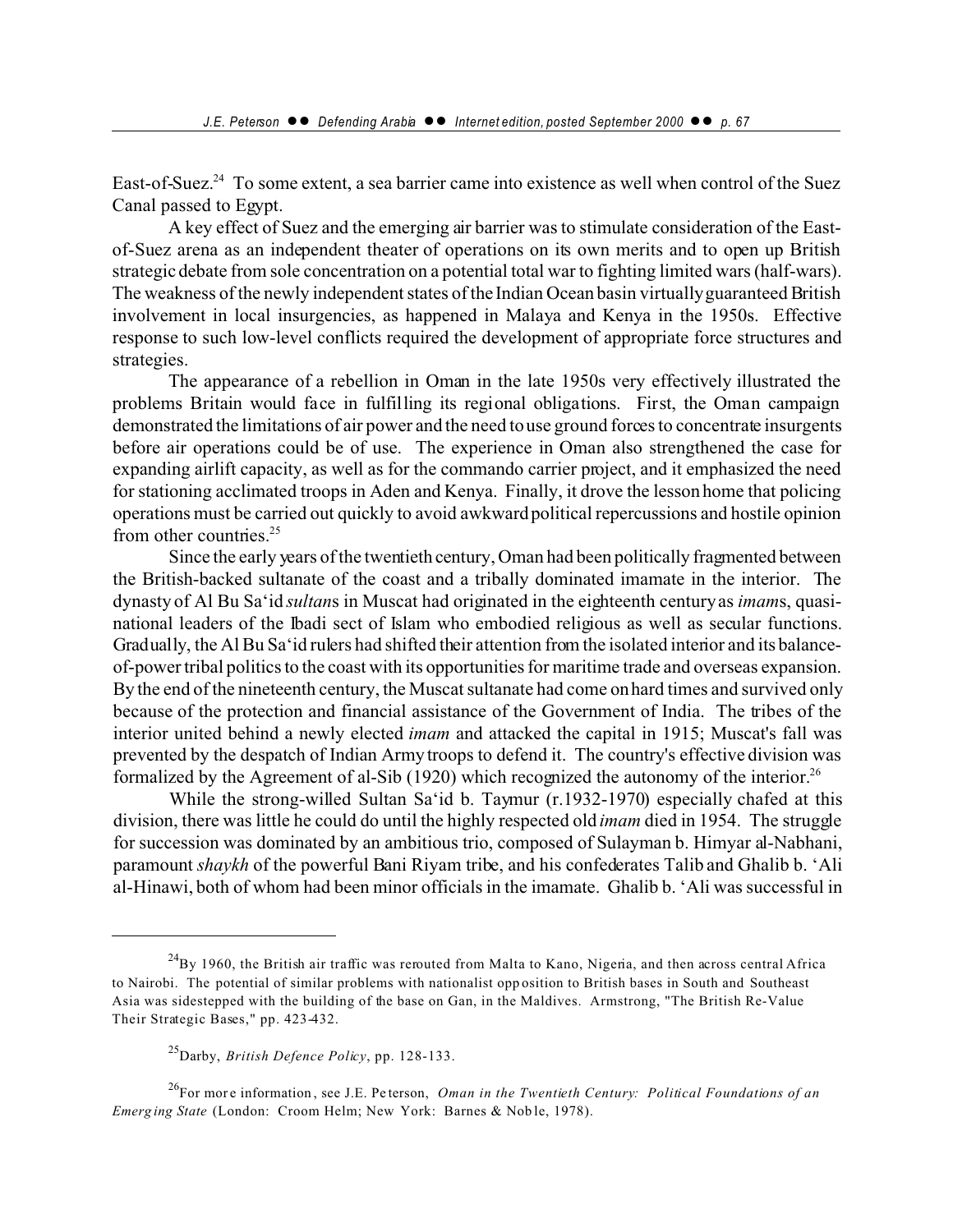pressing his claims to the office of *imam* but his election was disputed by many Omanis, thus weakening his claims to legitimacy and eroding tribal support for his leadership.

As divisions were appearing in the interior, Sultan Sa'id b. Taymur revived his efforts to reincorporate the interior into the sultanate. The largely British-owned Petroleum Development (Oman) (PDO) backed the *sultan* because of the prospect of discovering oil in Oman's interior, while official British assistance was forthcoming because of Saudi involvement. In 1952, a Saudi military party occupied part of al-Buraymi oasis on the border between Abu Dhabi and Oman. In addition to potentially pushing Saudi borders far to the east, into territory where oil deposits were thought to be, the Buraymi occupation also enabled Riyadh to expand ties to such figures of the Omani interior as Sulayman b. Himyar and Imam Ghalib, who were willing to accept Saudi money and arms to further their ambitions.

As a consequence, the Muscat and Oman Field Force (MOFF) was formed with PDO funds to escort an oil company exploration team. The joint column assembled on Oman's southern shore in early 1954 and moved inland along the edge of the great Rub' al-Khali desert to the oil-bearing strata at Fahud. Subsequently, the MOFF occupied the town of 'Ibri which sat on the route between al-Buraymi and the heart of inner Oman, and the British-officered Trucial Oman Scouts drove the Saudis out of al-Buraymi. With the severing of the Saudi connection, the way was open to reoccupation of all the Omani interior. In December 1955, the MOFF moved into Nizwa, the imamate's capital, and soon after Sultan Sa'id made a tour of the interior. Imam Ghalib had made a public abdication and Sulayman b. Himyar offered his submission to the *sultan*.

Talib b. 'Ali, the erstwhile *imam*'s brother, however, had escaped to Saudi Arabia where he began to raise an army. In mid-1957, Talib secretly made his way back into Oman, accompanied by trained men and Saudi-supplied arms and ammunition. He joined forces with his brother Ghalib, who reasserted his claim to the imamate, and Sulayman b. Himyar, and together the rebels routed the *sultan*'s forces in the interior and raised the flag of the imamate over Nizwa again.

Sultan Sa'id was left with no choice but to call for British assistance.<sup>27</sup> His request, coming in the aftermath of Suez, met with heated parliamentary debate and fears that Britain would become embroiled in a "second Suez." British involvement also provoked outside protests. In an unlikely combination, Saudi Arabia and Egypt led vocal opposition within the Arab League to "British colonialism" in Oman and the outcry was taken up by Third-World forces at the United Nations,

 $27$ The following discussion of this insurgency is drawn principally from J.E. Peterson, "Britain and 'the Oman War': An Arabian Entanglement," *Asian Affairs* (London), Vol. 63, Pt. 3 (Oct. 1976), pp. 285-298. Other important sources include David Dec. Smiley, "Muscat and Oman," *JRUSI*, Vol. 105, No. 617 (Feb. 1960), pp. 29- 47; Phillip W arner, *The Special Air Service* (Londo n: William K imber, 19 71), pp. 2 09-221 ; Colin M axwell, *Short History of the Sultan's Armed Forces* (Bayt al-Fala j, Oman, m imeograp hed, No v. 1969 ); and Lee, *Flight from the Middle East*, pp. 122-137. For autobiog raphical accounts, see Anthony Shepherd, *Arabian Adventure* (London: Collins, 196 1); P.S. Allfre e, *Warlords of Oman* (London: Robert Hale, 1967); David DeC. Smiley, with Peter Kemp , *Arabian Assignment* (Londo n: Leo Co oper, 19 75); and F rank Kitso n, *Bunch of Five* (London: Faber & Faber, 1977).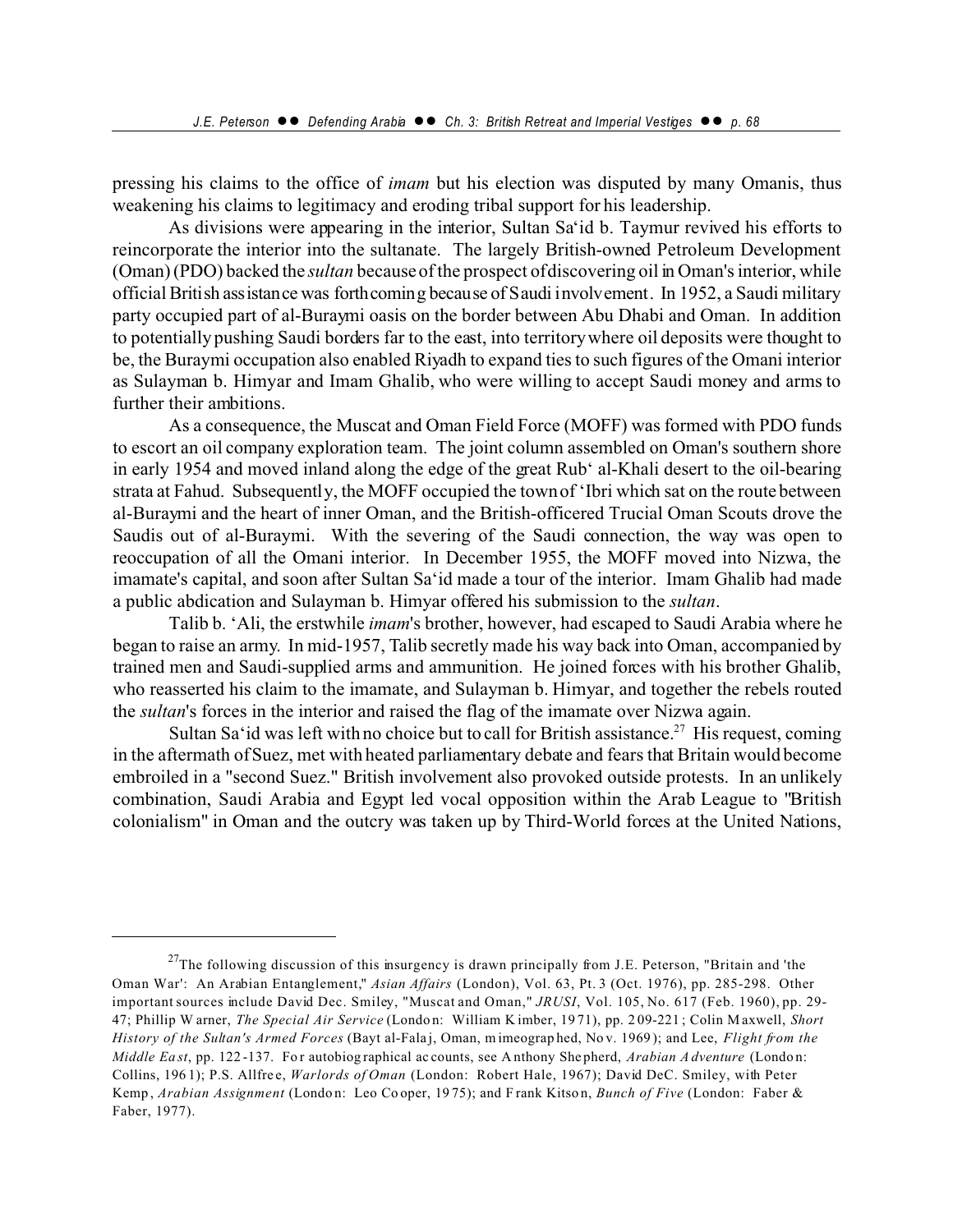where it regularly surfaced on the General Assembly's agenda until the early 1970s.<sup>28</sup> The situation was further complicated by the Anglo-American rivalry in the Peninsula; the US had quietly supported Saudi Arabia in its occupation of al-Buraymi, since the Saudi oil concession was held by American firms, and the Omani rebels utilized American arms and equipment.

In mid-July, the RAF began to launch strikes against key Omani forts by Venom fighters based at Sharjah. It was obvious, however, that these attacks had little effect on the dissidents and that ground forces would be required. Indeed, a principal outcome of the Oman war was to sound the death-knell for the RAF's traditional reliance on air control when dealing with Arab tribes. While Trenchard's policy had been effective in earlier decades in forcing recalcitrant and disorganized tribes to accept the authority of a central government, it was incapable by itself of bringing organized, determined dissidents to submission. Even the heavier firepower of the 1950s-vintage rockets and cannon had little effect on such rebel strongholds as the rock-and-cement fortress at Nizwa or Oman's high-mountain caves to which the rebels eventually retreated.

As a consequence of the limited utility of air strikes, a two-pronged ground attack was mounted. A combined force of sultanate troops, Trucial Oman Scouts (TOS), Cameronians and Ferret armored cars moved south from al-Buraymi toward Nizwa while another sultanate column left Muscat for the interior via the principal mountain pass. Within a week, Nizwa and the other major settlements of inner Oman had been captured with only a few small skirmishes; casualties amounted to one dead and 4 wounded among the Anglo-sultanate forces and about 30 deaths among the dissidents. The rebel hard core, however, escaped to the safety of the high plateau of al-Jabal al-Akhdar. Stalemate ensued for the next year-and-a-half. The British troops were withdrawn from Oman but the *sultan*'s forces could only cordon off the Jabal al-Akhdar massif and try to put an end to the rebels' minelaying activities along major roads. In 1958, the small Omani military units were reorganized into the Sultan's Armed Forces (SAF), with a seconded British commander and attempts were intensified to create a modern, professional military force capable of dealing with the rebels, as well as garrisoning the interior. Meanwhile, Britain's role in Oman continued to be attacked in international fora.

It soon became clear that putting an end to hostile international opinion would require removal of the rebel stronghold in the Omani mountains. Accomplishment of the latter, however, depended on the reintroduction of British forces. Several squadrons of a Special Air Service (SAS) regiment, on their way home from fighting communist insurgents in Malaya, were rerouted to Oman. In January 1959, these squadrons, backed up by SAF units, a TOS squadron, some Life Guards and tribal levies, stormed the Jabal al-Akhdar stronghold in a coordinated surprise attack. The majority of the rebels on the high plateau quickly surrendered and information identifying rebel sympathizers within the country were captured. This well-planned and virtually bloodless operation essentially

<sup>28</sup>Two UN fact-finding missions were sent to the region, although the *sultan* allowed only the first to enter the country. Their reports are contained in United Nations General Assembly, 18th Session, 8 O ct. 1963 , *Report of the Special Representative of the Secretary-General on His Visit to Oman*, A/5562 ("the de Ribbing Report"); and UN General Assembly, 19<sup>th</sup> Session, 22 Jan. 1965, *Question of Oman; Report of the Ad Hoc Committee on Oman*, A/5846 ("the Jimén ez Repo rt"). The A rab Inform ation Cente r in New Y ork publish ed severa l pro-imamate pamphlets during this period.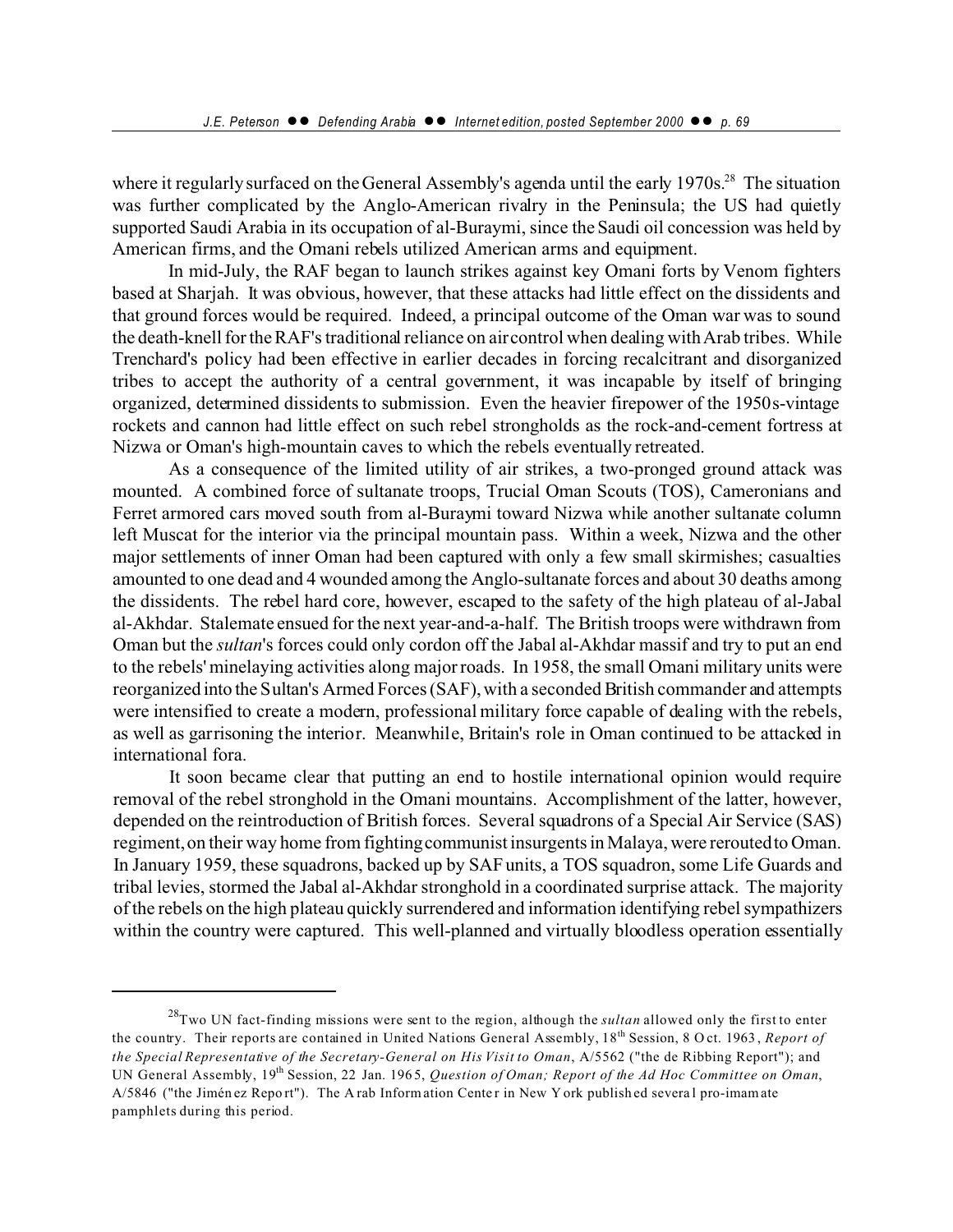put an end to organized resistance in Oman.<sup>29</sup> The three dissident leaders, Sulayman, Ghalib and Talib, however, managed to escape and set up camp in Saudi Arabia and revolutionary Iraq, where they maintained the "Oman Liberation Army" for a renewed attack that never came.<sup>30</sup>

The Oman episode went against the general tide of diminishing British military involvement in East-of-Suez obligations. Unlike the case elsewhere, British military – as well political – ties to the sultanate were actually strengthened. London undertook primary responsibility for the creation of a professional army, air force, and putative navy in Oman, and continued to staff the country's principal military positionsthrough the 1980s by secondment from British forces and private contract of British officers. At the same time, Sultan Sa'id was pressured to open his country up to development; the lack of headway in this regard appears to have prompted British encouragement of the 1970 *coup* whereby Sa'id was replaced by his modernist-oriented son Qabus.

From a strategic point-of-view, the Oman war illustrated the necessity of maintaining appropriate British forces capable of moving quickly to global hotspots and dealing effectively with local insurgencies around the world. Col. David Stirling, the founder of the SAS, asserted that the SAS by this operation had achieved their "truce peace-time role."<sup>31</sup> British concern with the security of the sultanate undoubtedly was influenced by Oman's strategic location at the entrance to the oilrich Gulf as much as by a sense of obligation to a long-time ally. This concern was to prompt British involvement in Oman's defense against the rebels in Dhufar a few years later, even after Britain had withdrawn officially from the Gulf and the last of its major East-of-Suez commitments.

## **THE PROBLEM OF DEPLOYMENT AND THE DEFENSE OF KUWAIT**

At the beginning of the 1960s, Britain's role East-of-Suez not only had not declined but, almost paradoxically, had been strengthened in some respects. Whitehall felt obliged to honor residual colonial commitments throughout the region, and these commitments involved assistance in fairly frequent crises. Furthermore, new multilateral commitments were added, such as SEATO and CENTO obligations. There was also the matter of a largely unstated but nevertheless heartfelt belief that Britain must defend its economic interests; this was especially true for the Gulf due to the

 $^{29}$ Despite the decisive role of ground forces in this campaign, David Lee points out the value of air power operating in tandem with the ground forces, particularly in reconnaissance, softening up rebel positions and resupplying British troops. In addition, he mentions the advantage of mounting sizeable air operations without generating the kind of pub licity that the sending of large numbers of British troops wo uld have attra cted. Lee, *Flight from the Mid dle East*, p. 137.

 $30$ The erstw hile imamate leaders continued to en joy the rhetorical support of radical A rab and T hird-World states for years to come but were never able to return to Oman. During the 1960s, the rebels were only a minor nuisance to British interests in the Gulf, capable only of setting off an occasional bomb, bungling an assassination attempt on an Omani official, and sinking a British India passenger ship. After the palace *coup d'État* in Oman in 1970, brief reconciliation talks were held without any positive results and the rebel leaders remained in exile in Saudi Arabia.

<sup>31</sup>Letter to the ed itor, *The Times*, 10 Apr. 1959.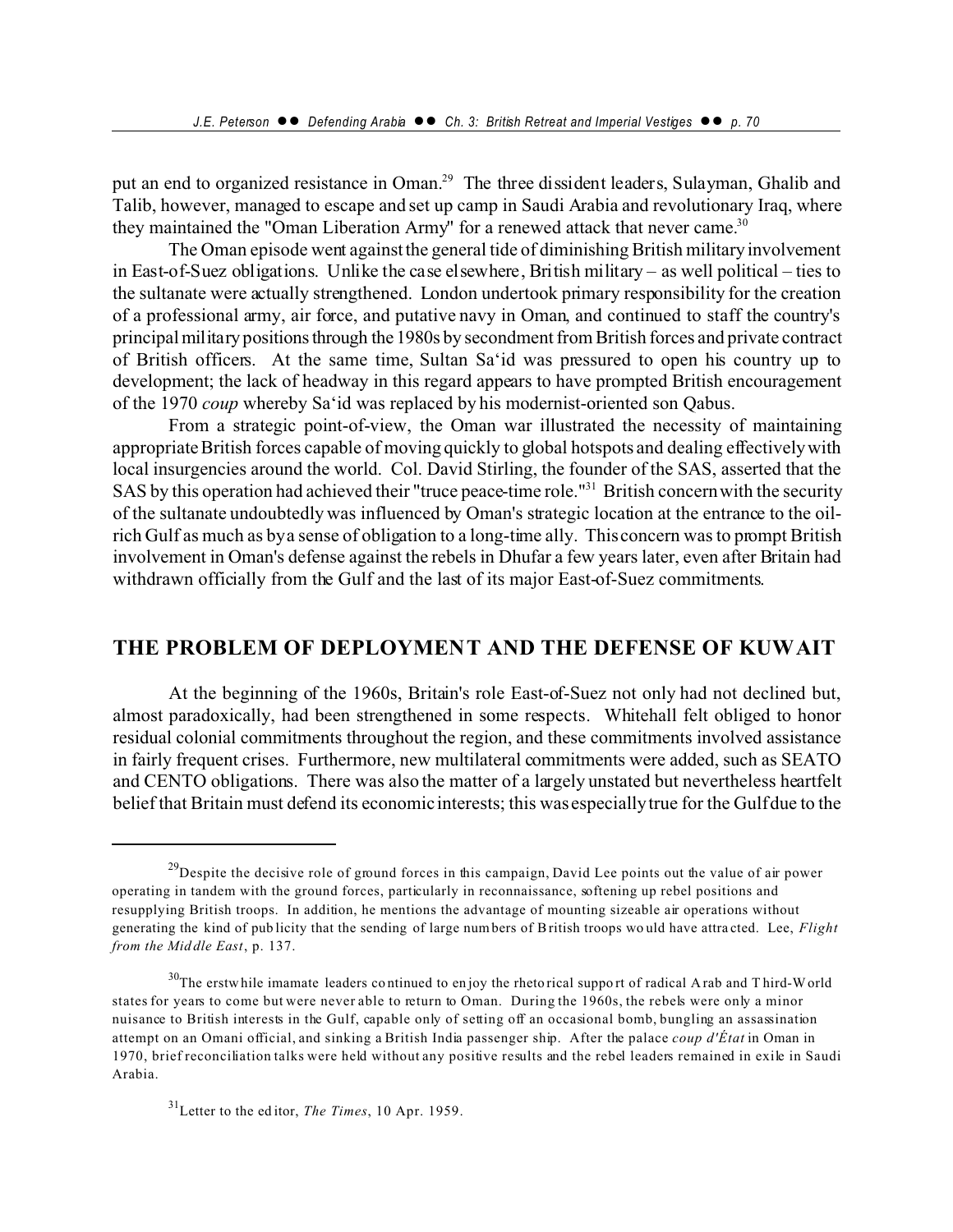heavy capital investment in oil companies and British dependence on Gulf oil supplies. Finally, the ingrained sense that Britain was still a world power with a natural role around the globe underpinned specific commitments. The British presence East-of-Suez rested on longstanding historical foundations and HMG simply could not pull out of the area without having a very good reason. If the empire had to be dismantled, many felt that the process of withdrawal should be carried out in an orderly fashion and not until viable and durable structures had been left behind.<sup>32</sup>

All of these considerations were particularly applicable to the Gulf. This was recognized in the 1962 defense White Paper, which emphasized that the British role in the Arabian Peninsula, the Gulf and Southeast Asia and that forces there would have to be maintained, even if this caused a retraction of forces in Europe and the Mediterranean.<sup>33</sup> This renewed mood in favor of a continuing role in the Indian Ocean and in upholding obligations there was put to the test by the Kuwait crisis of 1961. In many ways, the Kuwait operation provides valuable lessons for US planning in the 1980s.

The shaykhdom of Kuwait had come under British protection by the treaty of 1899 and thus was comparable to Bahrain and the Trucial States in its relations with Britain. However, oil production on a large scale began at an earlier date in Kuwait than in any other Peninsula state and so the shaykhdom was fully prepared for independence earlier than its neighbors. On 19 June 1961, Britain recognized Kuwait's complete independence, promising to provide assistance in defense if required, and Kuwait applied for membership in the Arab League. Less than a week later, Iraq's revolutionary government laid claim to the entirety of Kuwait.<sup>34</sup>

The claim was followed by indications that Iraqi reinforcements and armor were moving south to al-Basra, only a few hours from the Kuwaiti border, although it was unclear whether this was a prelude to invasion or simply part of preparations for a national day parade. As a result, the Kuwaiti amir formally requested British and Saudi Arabian assistance on 30 June.<sup>35</sup> Because of Kuwait's extreme vulnerability, plans for rapid military intervention in the amirate had been drawn up previously under the codename "Vantage." One contingency anticipated a need for British assistance in maintaining internal security while the other was formulated to meet an Iraqi armored

<sup>33</sup>Ibid., pp. 223-224.

<sup>34</sup>The legal basis of the Iraqi claim rested on Kuwait's previous ambiguous status within the Ottoman Empire. While the shaykhs of Kuwait had been forced to cooperate with Ottoman authorities in al-Basra during the nineteenth century, they had not considered themselves Ottoman subjects nor was Ottoman sovereignty over Ku wait ever rec ogn ized by Brita in. Furth ermore, the newly ind ependent Iraqi mon arc hy had recognized Kuwa it's sovereignty in the Iraq-Kuwait treaty of 1932. Further evidence that the 1961 Iraqi claim was advanced for political purposes rather than being legal in character came in 1963, when the Qasim government was overthrown and the new regime officially recognized the sovereign status of Kuwait in October of that year. For a discussion of the merits of the Ira qi claim, see H usain M. A lbaharna, *The Arabian Gulf States: Their Legal and Political Status and Their International Problems* (2nd rev. ed.; Beirut: Librairie du Liban, 1975), pp. 250-258.

<sup>35</sup>The follo wing discussio n is drawn principally from L ee, *Flight from the M iddle East*, pp. 165 -188; Da rby, *British Defence Policy*, pp. 219 -223 and 244-24 9; Brow n, *Strategic M obility*, pp. 88-9 6; and V errier, "Strate gically Mob ile Forces." See also M ajid Kha dduri, *Republican Iraq* (London: Oxford University Press, 1969), pp. 166-173.

<sup>32</sup>Darby, *British Defence Policy*, pp. 147-156.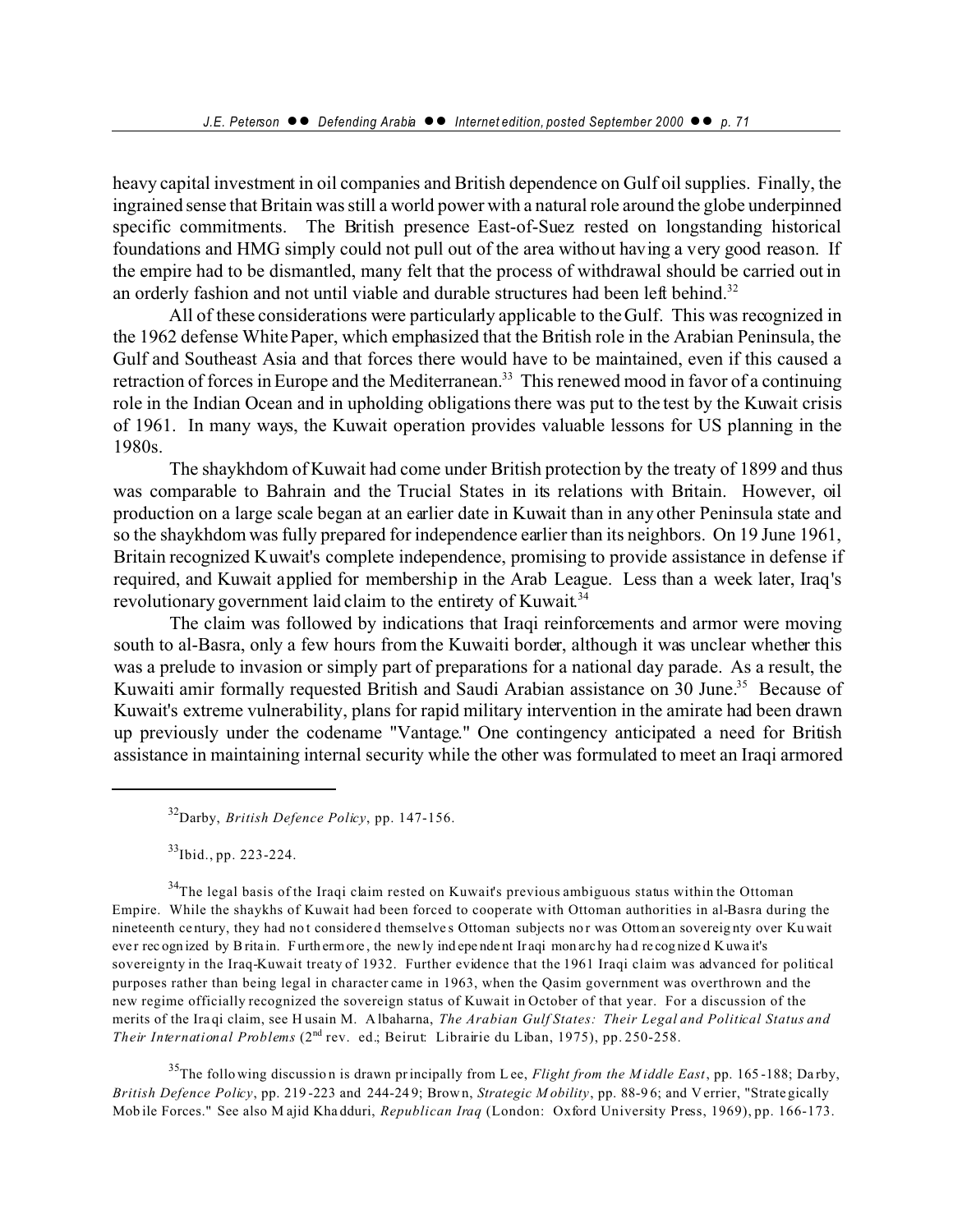threat, and thus called for deployment in some force. As the Iraqi threat was being evaluated, British authorities in Aden and the Gulf undertook preliminary steps to move forces into position. Consequently, when the formal call for help came, British forces were able to react quickly and some units arrived within 24 hours.

In part, the quick response was due to the prepositioning of units and supplies in the region. Eight Centurion tanks and ammunition had been stored in Kuwait and a large cache of armored cars, other vehicles, ammunition and miscellaneous equipment was being held in nearby Bahrain. The navy had an Amphibious Warfare Squadron based at Bahrain, including half a squadron of Centurion tanks on board an LST and another shipful already in the vicinity preparing to relieve the first. One of the three frigates assigned to the Gulf was in Bahrain at the time and the other two soon returned from Karachi and Mombasa. A carrier group was dispatched from Hong Kong and arrived on 9 July. Various army and air force units were standing by in Sharjah, Aden and Kenya, and tank crews and fighter aircraft were transferred to Bahrain. Fortuitously, a commando ship of Royal Marines was already on its way to the Gulf for training exercises.

On the morning of 1 July, the Royal Marine commandos were landed at Kuwait airport by helicopter and were joined by two squadrons of Hunter fighters and the first elements of a contingent of Saudi paratroopers. The commandos were soon moved up to join Kuwait army units on a ridge north of Kuwait City. Getting the tanks on land proved to be a problem, due to lack of a landing ramp for the LST, and they had to be ferried ashore. The introduction of men and equipment was hampered also by the temporary and partial ban by Turkey and Sudan of overflight rights and severe dust storms in Kuwait. Many of the aircraft used in the operation had to be based in Bahrain, due to the congestion and lack of ground control facilities at the Kuwait New airfield. As planned, command arrangements were also concentrated in Bahrain, as the C-in-C Middle East Command temporarily moved his headquarters there, and was joined there by his GOC and AOC (all three normally headquartered in Aden), as well as by the Flag Officer Middle East (permanently based in Bahrain); the Political Resident in the Persian Gulf also resided in Bahrain.

By 9 July, the maximum extent of British forces were in place; British personnel in Kuwait totalled nearly 6000. They were supported by 1600 Kuwaiti troops organized into a tank squadron, a field battery, and several mobile groups in jeeps and armored cars. To meet the Iraqi threat, two battalions were deployed along Mutla Ridge just north of Kuwait Bay, supported by British and Kuwaiti tanks and artillery and with an advance force of armored cars between the ridge and the border. A third battalion, with a squadron of Centurions, was kept in reserve as a counterattack force, a fourth was held in reserve in Kuwait City and a fifth was standing by in Bahrain. The operation was afflicted by problems in communications overloading and the absence of adequate radar capability. Fortunately, the real potential for Iraq to exploit air defense weaknesses was offset by poor visibility and flying conditions caused by the dust storms.

It is probable that an Iraqi attack, if it had been forthcoming, would be aimed at a largely symbolic seizure of Kuwait's northern oilfields, rather than an all-out assault on Kuwait Town, which would have been politically devastating to Iraq's pan-Arab position. If Iraq had carried out such a strategy, the forces defending Kuwait would have been forced onto the tactical offensive and it is questionable whether the British/Kuwaiti forces were adequate to recover a sliver of occupied territory.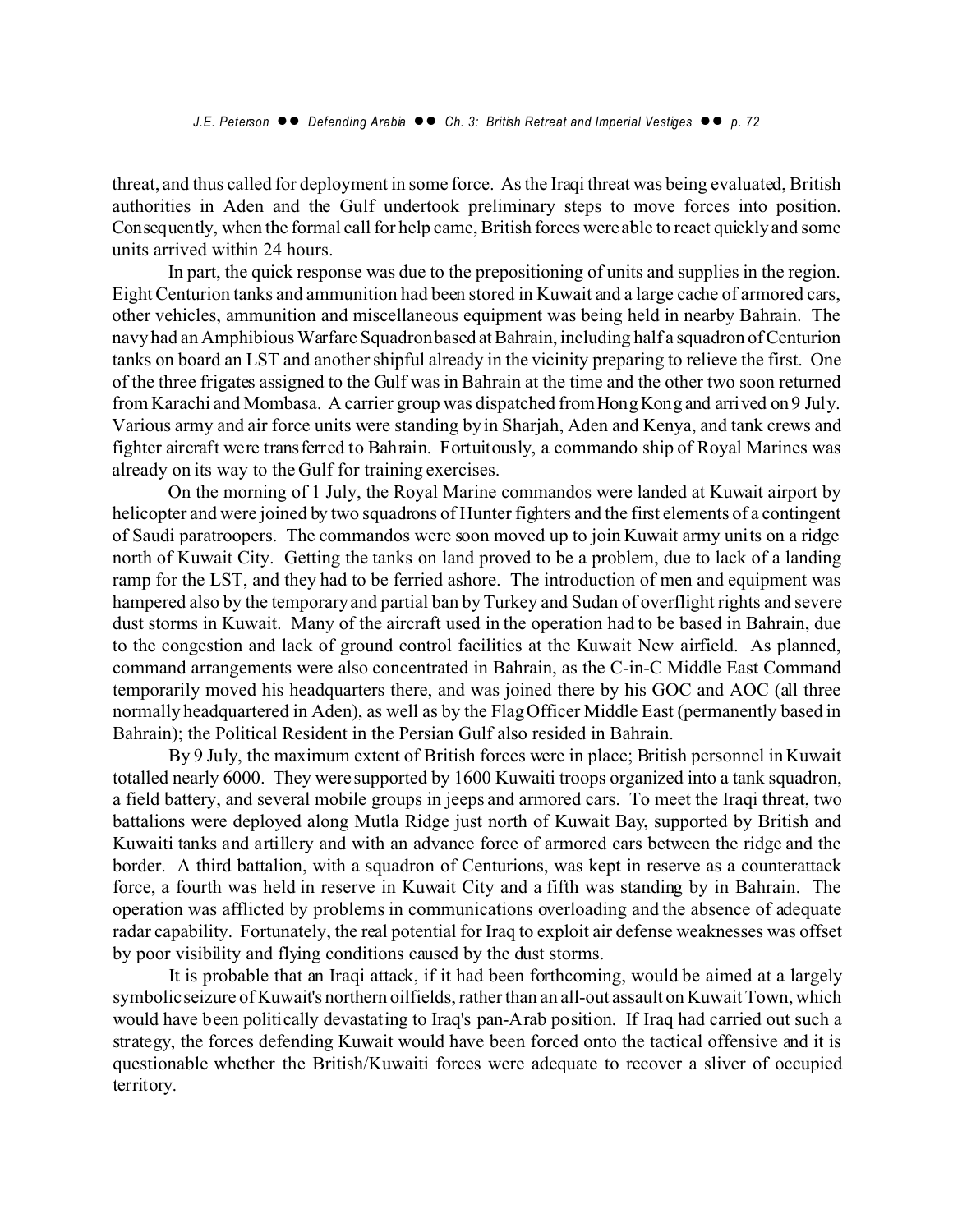However, an Iraqi attack never materialized and it is uncertain whether one was actually intended. In any case, British forces in Kuwait were kept there until after the Iraqi national day (14 July) and then gradually withdrawn. Shortly after Kuwait's admission to the Arab League in August, a small Arab League force replaced remaining British troops and these troops soon numbered between 2000 and 3000. In addition, the British army and RAF garrisons at Bahrain were maintained at a higher level than before the crisis.

Despite the fact that the capability of the forces assembled in Kuwait was not tested, the affair had a demonstrable effect in boosting British confidence in both the ability to carry out the strategic mobility doctrine and in the idea that there was still a positive role to be played in far flung parts of the world. Nevertheless, there were serious lessons to be learned from the Kuwait crisis. British action was generally considered to have prevented or deterred an Iraqi attack, but the greatly superior Iraqi ratio in aircraft and tanks rendered the adequacy of the defending forces questionable if hostilities had occurred.<sup>36</sup> Furthermore, the lack of airspace depth and dependence on shipborne radar severely limited the possibility of early warning. While Britain clearly had demonstrated its determination to defend Kuwait's sovereignty, it had done so at a cost of £1 million. Subsequent Iraqi verbal provocations produced a far smaller British response, indicating the futility of mounting a large-scale operation every time the remote possibility of a threat to Kuwait was sensed.

The operation was useful as a "training exercise" to point up unanticipated problems. For example, the restrictions on overflights made by Turkey and Sudan caused some flights from the UK to proceed via Central Africa and thus taxed British lift capacity to a greater degree than expected. Kuwait quickly became one of the most difficult locations to reach by air. Thus, delays in moving men and equipment into the area combined with inadequate air cover for ships on their way to or standing off the amirate and poor flying conditions to point out the need for continued emphasis on the role of sea lift and seapower in such operations.

The value of prepositioning men, arms and equipment in the region was thoroughly demonstrated by rapidity with which the Centurions were operational. It was of considerable advantage to have Bahrain as a forward command center – and for use as a reserve location for storing supplies and protecting aircraft. Similarly, the location of regional service commands, equipment and personnel at nearby Aden or even in Cyprus and Kenya greatly simplified the problem of rapid deployment. Furthermore, the value of having troops already stationed in the area was proven by the high incidence of heat casualties among troops flown in from Kenya, Cyprus and the UK (a problem that also afflicted the Oman operations a few years earlier). Finally, it is questionable whether the British ability to move enough force into Kuwait in a matter of days would have been possible without thorough planning for just such a contingency and the full cooperation of the Kuwaiti government.

<sup>&</sup>lt;sup>36</sup>Neville Brown notes that out of a total Iraqi army strength of four or five infantry divisions and several armored brigades, the Baghdad government would have had to keep one in the center of the country to support the government against political and tribal intrigues while Kurdish insurgency in the north would have required one or two divisions, leaving a small margin of troops available for offensive operations outside of Iraq. On the other hand, the increase in the firepower and mobility from the influx of first British and then Soviet equipment in the 1950s undoub tedly raised the confidence of the Iraqi armed forces and by 1961 their pilots had become familiarized with their new So viet planes an d had the a dvantage o f first strike. *Strategic M obility*, pp. 91-92.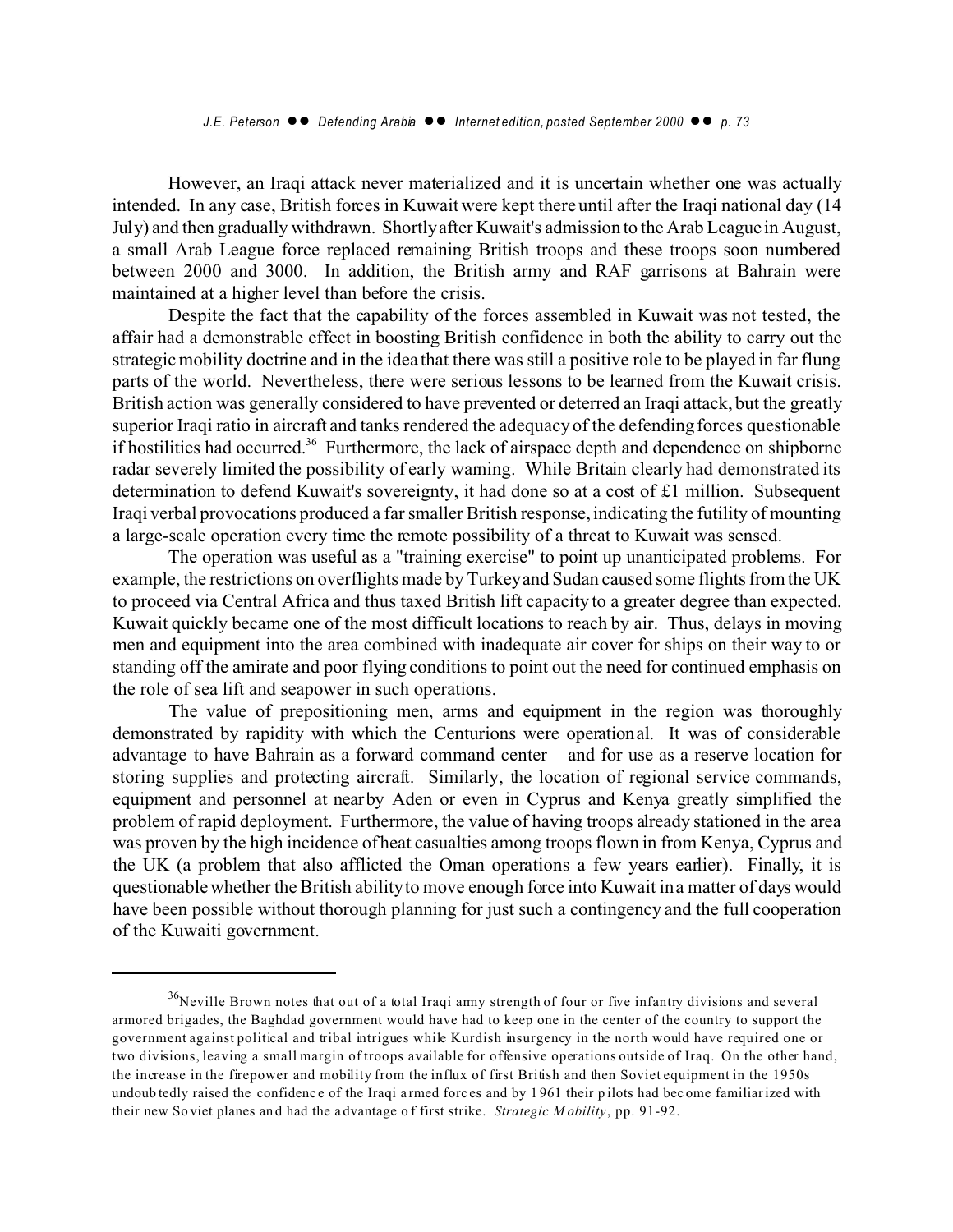# **THE STRUGGLE FOR ADEN**

During the 1960s, it became increasingly apparent that Britain's overseas commitments, particularly in the Indian Ocean, were becoming increasingly burdensome and expensive – both financially and politically. The United States, with its emerging involvement in Vietnam, encouraged Britain to share Western security burdens in Africa and especially Asia. A plethora of crises around the world in the early to mid-1960s severely strained the capability of British forces to attend to them all, especially as the opposing forces improved.

In many ways, dealing with these isolated hotspots was more burdensome than defense of the entire empire had been in years past. "The deterrent force of a British gunboat in the Persian Gulf in the nineteenth century or British aircraft in Iraq in the twenties and thirties had little relevance in the fifties and sixties against well-armed and organized enemies, very often trained and supplied from the outside."<sup>37</sup> At the same time, British bases were fast disappearing and relocation to more secure locations was not only expensive but recognized as only a temporary palliative. Apart from Britain, only two main overseas bases remained: Aden and Singapore.

Service rivalry emerged in attempts to get around the dilemma of basing on foreign soil: the RAF promoted an island-staging scheme across the Indian Ocean while the navy pressed for new aircraft carriers. In many ways, the rivalry in the 1960s amounted to a reprise of the inter-service debate of four decades earlier. During the 1920s, the imperial policing role might well have saved the independent existence of the RAF from the attempts by the army and the navy to partition it. The RAF played a similar card in the mid-1960s when it felt its existence threatened by the gains made by the Royal Navy in providing the strategic nuclear deterrent with nuclear-powered ballistic-missile submarines, rather than bombers.

Thus, the RAF placed considerable emphasis on the East-of-Suez policing role, stressing the strategic and financial advantages of the island-basing scheme over the navy's traditional carrier role. At the heart of the debate was the necessity, for budgetary reasons, of making a choice between development of the RAF's F-111 long-range reconnaissance and bombing aircraft and the navy's CVA-01 class of fleet carriers. Victory went to the RAF in the 1966 Defence White Paper which accepted the RAF argument on East-of-Suez air power and authorized development of the F-111 while scuttling the CVA-01 carrier.<sup>38</sup>

By the late 1950s, Aden had emerged as one of the last secure British footholds in the Middle East, and the development of the air and sea barriers across the Middle East increased the colony's military importance even more. Even Kenya, perceived as another option during the shift away from the Mediterranean in the 1950s, was no longer viable at the beginning of the 1960s. In the three years following the Suez crisis and establishment of a separate Middle East Command, Aden's

<sup>37</sup>Darby, *British Defence Policy*, pp. 329-330.

<sup>&</sup>lt;sup>38</sup>On reaction to the loss of base facilities, see Armstrong, "The British Re-Value Their Strategic Bases," pp. 423 -432; for a d iscussion of the merits of the island -staging scheme, see Nev ille Brown, *Arms Without Empire: British De fence Ro le in the M odern W orld* (Baltimore: Penguin, 1967), pp. 51-57; on the F-111/CVA-01 battle, see Desmo nd Wettern, *The Decline of British Seapower* (London: Jane's, 1982), pp. 263-276.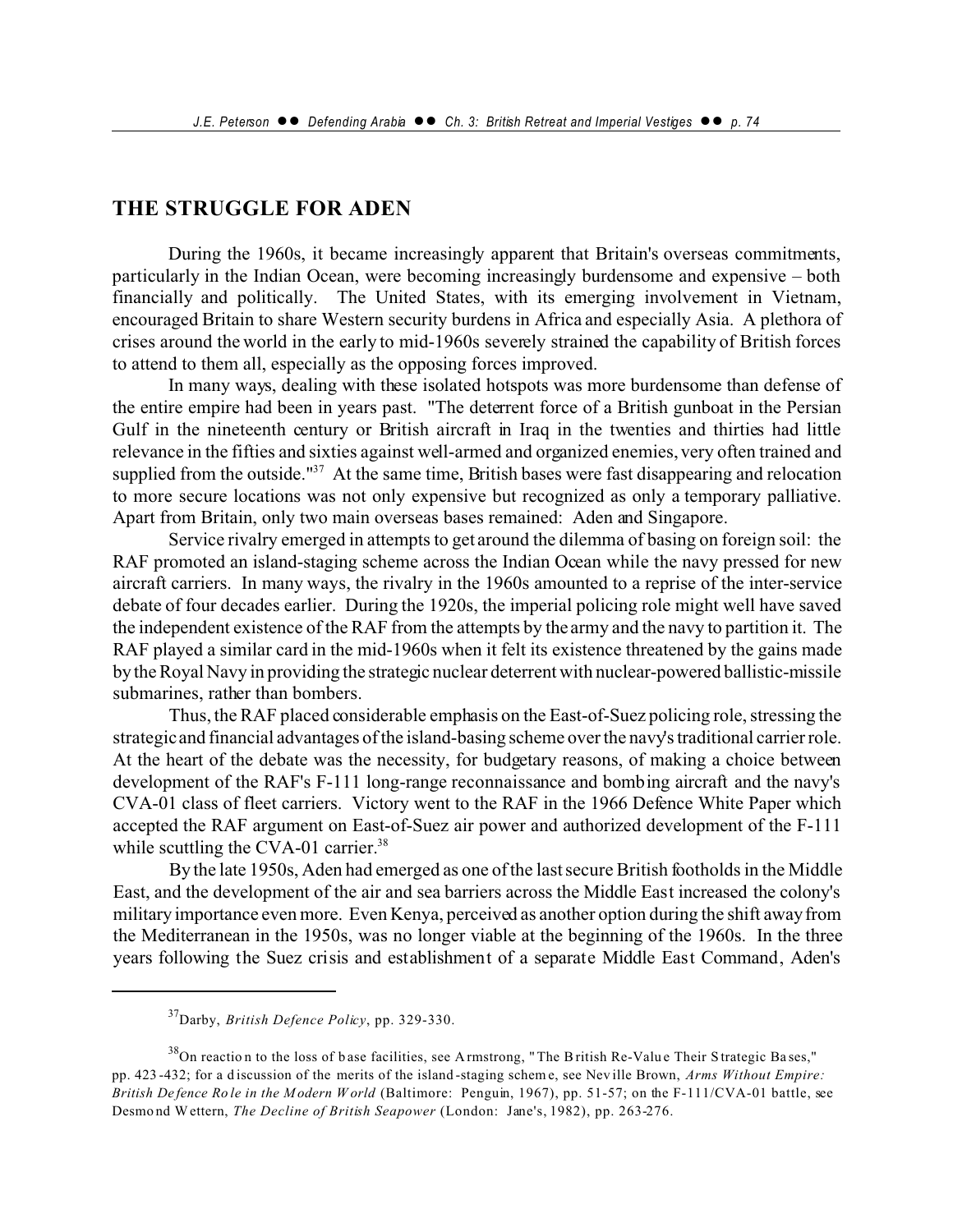service population quadrupled and the hitherto-isolated colony witnessed the largest military construction program in British history.<sup>39</sup> By 1964, Aden held over 8000 British troops, not including dependents.<sup>40</sup>

But even as Fortress Aden was being built up, internal pressures against British ownership were emerging. The consequence of this clash of goals was a full-scale guerrilla war that Britain was unable to win without investing far more political and military capital than it was willing. While eventual withdrawal from Aden was widely accepted, the ferocity of the anti-British struggle certainly accelerated the British retreat.

The net effect of the long British control over Aden was to fossilize the archaic political structure of the Protectorate while developing Aden Colony as a "modernized" enclave populated by a diverse range of ethnic groups and cultural influences. As traditional goals and institutions persisted in the hinterland, the burgeoning city of Aden exhibited strong, centralized control, an effective administration, a professional army and civil service, and a strengthening union movement. Significantly, the Aden Trades Union Congress (ATUC) was in the forefront of the first stirrings of opposition to British rule. When the militant demands of Adeni nationalists were not met, they turned increasingly to campaigns of political violence and by the mid-1960s the British were confronted with a full-scale guerrilla war in both Aden Colony and Protectorate.

Essentially, four different groups had sought to lead the organized opposition to British rule.<sup>41</sup> The first of these was the South Arabian League (SAL), founded in 1950 by young men of the Protectorate. Ultimately, the SAL failed to have much impact and was bypassed by more radical organizations, largely because it drew its membership from the Protectorate's elite, was dominated by the interests of Lahj (the sultanate just outside Aden), and the ATUC was seen as a more effective a vehicle for political protest. The second group, the People's Socialist Party (PSP) was formed as the political wing of the ATUC, was dominated by 'Abdullah al-Asnaj, and operated exclusively within the Colony. Although, like the SAL, it originally opposed armed struggle, eventually it turned to acts of violence, the most spectacular of which was the assassination attempt on the British High Commissioner's life in December 1963. In 1965, the SAL and the PSP joined together in the Organization for the Liberation of the Occupied South (OLOS) as a result of formidable competition from the newer National Liberation Front and Egyptian pressure for unity among the groups.

<sup>40</sup>Gavin, *Aden U nder British Rule*, p. 344.

<sup>41</sup>Background on the political factions in Aden can be found in a variety of sources, especially Abdallah S. Bujra, "Urban Elites and Colonialism: The Nationalist Elites of Aden and South Arabia," *Middle Eastern Studies*, Vol. 6, No. 2 (1970), pp. 189-211; Jean-Pierre Viennot, "L'Experience revolutionnaire du Sud-Yemen," *Maghreb-Machrek*, No. 59 (Sept.-Oc t. 1973), p p. 73-80 ; Gavin, *Aden U nder British Rule*; Fred Ha lliday, *Arabia Without Sultans* (Harmo ndsworth: P enguin, 19 74; New York: V intage, 197 5); Rob ert W. Sto okey, *South Yemen: A Marxist R epublic in Arabia* (Boulder, Colo.: Westview Press; London: Croom Helm, 19 82); and Joseph Kostiner, *The Struggle for South Yemen* (London: Croom Helm; New York: St. Martin's Press, 1984).

<sup>39</sup>Darby, *British Defence Policy*, pp. 209-210.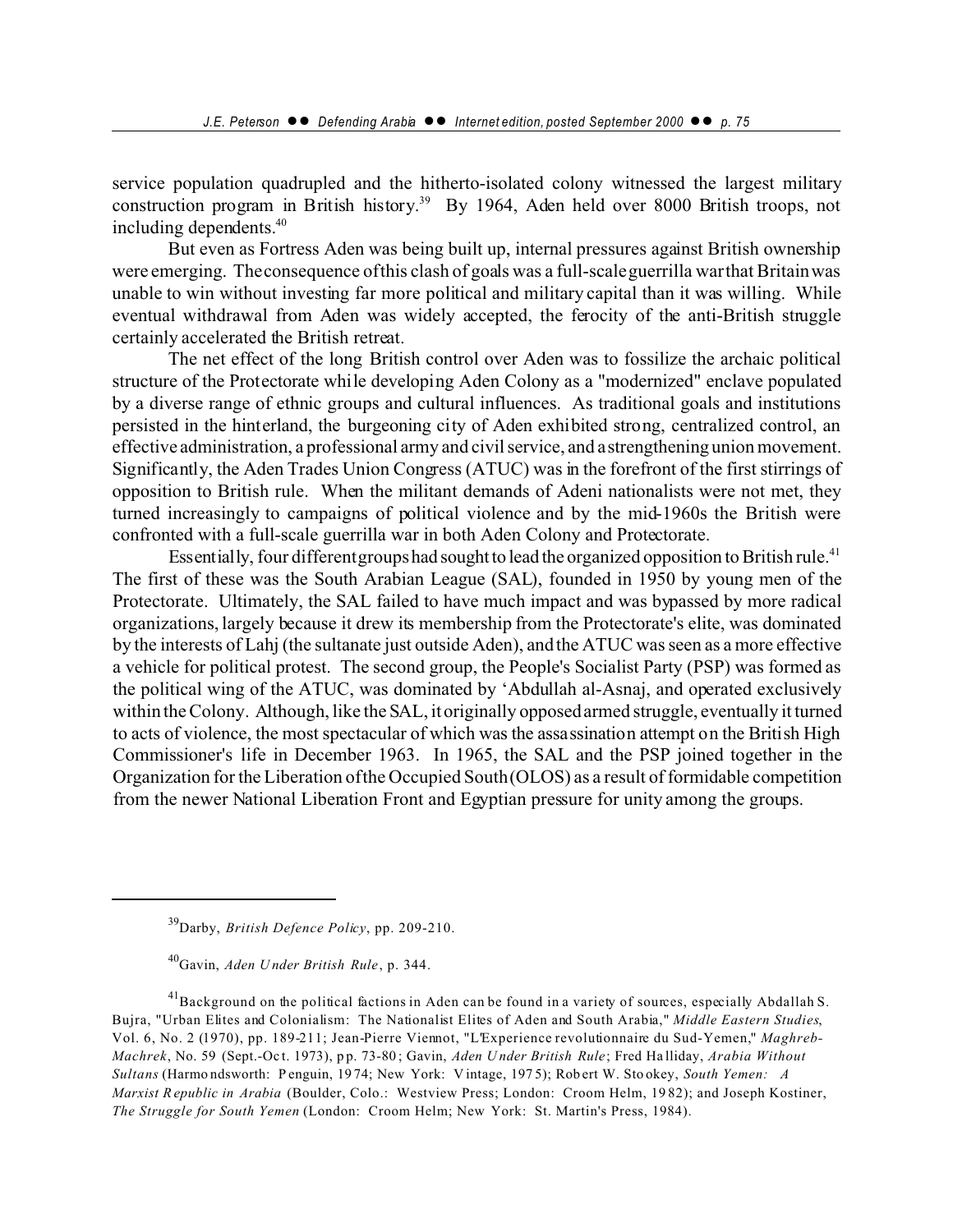The National Liberation Front (NLF) first appeared in the late 1950s as a coalition between the local branch of the Arab Nationalists' Movement (ANM) and several other small groups.<sup>42</sup> While relatively moderate at first, the NLF gradually turned more radical and carried out guerrilla and terrorist operations against the British from an early date. The organization's uncompromising anti-British stance and its strong ties to the Protectorate helped it to dominate the political scene in the mid-1960s and to outmaneuver the Front for the Liberation of Occupied South Yemen (FLOSY), its principal rival. FLOSY had grown out of the attempt of Egyptian president Gamal 'Abd al-Nasir to unite the NLF with OLOS in 1966. However, Nasir's domination of the fledgling Yemen Arab Republic in North Yemen at that time turned the more militant members of the NLF against Nasirism and only a few pro-Nasir NLF leaders remained in FLOSY. The NLF used its strength in the hinterland to take over most of the Protectorate in the closing days of the independence struggle and it was to the NLF that Britain left Aden at the end of 1967.<sup>43</sup>

The first major uprising against the British in Aden began in 1963 in the Radfan, an isolated region directly north of Aden itself and not far from the North Yemen border. While the tribes of Radfan were officially under the amirate of al-Dali', in effect they were independent. They had given the British trouble for many years, particularly the Qutaybis, and British air operations had been necessary into the early 1960s. But the revolution in North Yemen and introduction of Egyptian troops and other officials there, and NLF recruiting in the Protectorate added a more serious element of politicization to traditional tribal truculence.<sup>44</sup>

In early 1964, it became clear that the situation in Radfan was no longer a matter of punishing the Radfani tribes for interrupting road traffic but the beginning of a guerrilla war. The tribes had become better organized and were armed with modern weapons. British apprehensions had been heightened by the narrowly unsuccessful attempt on the life of Sir Kennedy Trevaskis, the High Commissioner, at Aden airport in December 1963. Consequently, Operation Nutcracker was devised as a full-scale effort to nip burgeoning rebellion in the bud. In addition to the difficulty of coping with hit-and-run guerrilla tactics by skilled fighters, the operation faced the problems of particularly rugged topography and extreme heat.

 $42$ The ANM played a very strong role in the ideological evolution of many Arab intellectuals, including Lebanese, Palestinian, Jordanian, Kuwaiti and other groups. For a comprehensive study of the ANM, see Walid W. Kazziha , *Revolu tionary T ransform ation in the Arab W orld: Ha bash an d His Co mrade s from Na tionalism to Marxism* (London: Charles Knight, 1975).

<sup>&</sup>lt;sup>43</sup>This brief survey cannot do justice to the myriad of factions and ide ological tend encies contained within the NLF during the 19 60s and 1 970s. After independ ence, the har dcore M arxist wing of the p arty was able to strengthen its stranglehold on power as the result of actions in 1969, 1971 and 19 78 – before a relatively more mod erate leadership assumed charge in 1980. In add ition to the above sources, see Fred Halliday, "Y emen's Unfinished Revolution: Socialism in the South," *MER IP Rep orts*, No. 81 (Oct. 1979), pp. 3-20; and J.E. Peterson, *Conflict in the Yemens and Superpower Involvement* (Washington: Georgetown University, Center for Contemporary Arab Studies, Occasional Paper, 1981).

<sup>44</sup>The Radfan campaign is covered by T.M.P. Stevens, "Operations in the Radfan, 1964," *JRUSI*, Vol. 110, No. 64 0 (Nov . 1965), p p. 335-3 46; Julian P aget, *Last Post: Aden 1964-67* (London: Faber and Faber, 1969), pp. 23-110 ; and Lee, *Flight from the M iddle East*, pp. 203 -219. Fo r a critical view, see Halliday, *Arabia Without Sultans*, pp. 195-199.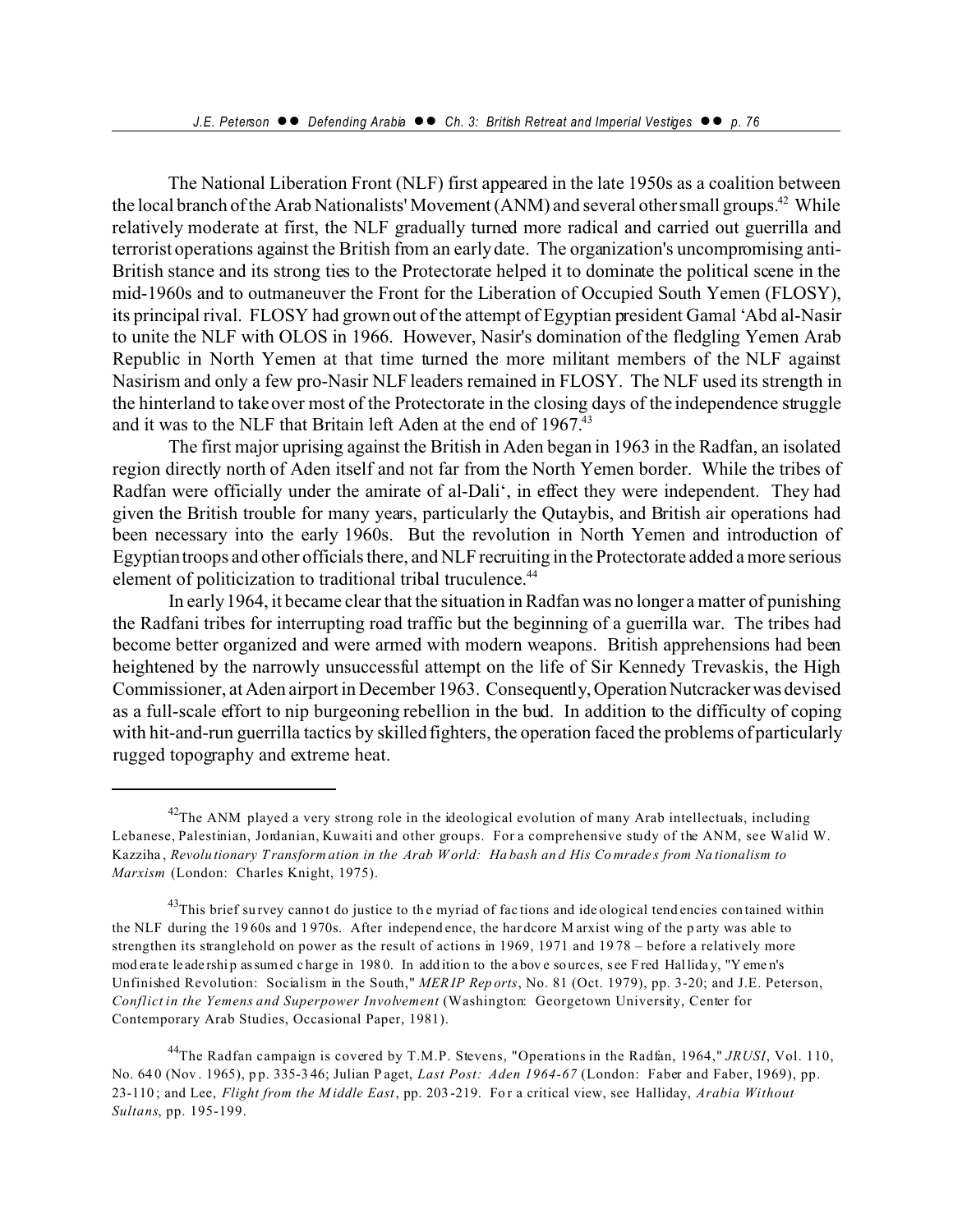In January 1964, a large force consisting of infantry troops from the army of the newly created Federation of South Arabia, one of their armored car squadrons, and British tanks, artillery and engineers was assembled at the entrance pass to Radfan, where a light airfield was suitable for RAF use in helicopter support of the operation. The absence of suitable maps and adequate intelligence on insurgent movements made the going difficult but eventually the two main valleys were secured at a cost of less than two dozen casualties. However, it was decided that the risks and costs of maintaining a garrison in Radfan were considered too great and the force was withdrawn. This development was followed by incursions across the border by Yemeni aircraft and then retaliation by an air attack on a Yemeni fort in March.

A second assault on Radfan strongholds was ordered in April, after it appeared that as many as 200 Egyptian-trained guerrillas had infiltrated into the region. In April, the base at Thumayr was reoccupied and the units of Radforce (short for Radfan Force) were assembled there. This force totalled approximately 3000 men and included Royal Marine commandos, paratroopers, two Federal army battalions, armored cars, an artillery battery and a troop of engineers. The lack of sufficient numbers of helicopters ruled out a heliborne assault on the mountains surrounding the main valleys and a longer, more difficult campaign had to be based on a combination of paratroop drops by night and arduous hikes up to the peaks from the valley floor. Control of the region was made all the more difficult by far stronger resistance than expected. It was not until early June that the attacking forces were in position to capture Jabal Hurriya, which dominated all Radfan. The rebels stood their ground on the slopes of the mountain and fought a pitched battle, melting away after dark. The peak was then reached without incident.

The Radfan had been pacified, apart from a dwindling number of attacks over the next few months. A campaign expected to last only three weeks had taken over three months and required far larger forces than anticipated. This was partly because of the lengthy period required to build up adequate forces but also was due to the skillful tactics, determination and entrenchment of the defending guerrillas. Adequate air forces proved to be absolutely vital in the operation, whether it was helicopters providing necessary mobility in such a forbidding environment and resupplying troops in advanced positions or strike aircraft providing close air support. In the final analysis, however, this forcible occupation of Radfan was only the first step in a long and involved antiguerrilla campaign. After Radfan, the focus turned back to Aden.

There, the guerrilla campaign relied on attacks on military installations and assassination attempts on British and Adeni officials, beginning with the PSP's attack on Trevaskis in December 1963.<sup>45</sup> It had been clear for some time that Britain eventually would have to go and in mid-1964 the date of departure was set for 1968. It remained necessary to create a viable structure for afterwards. The preferred solution was the Federation of South Arabia, a cumbersome federal union between centralized and modernized Aden and the tiny, disparate states of the Protectorate; this

<sup>45</sup>On the strugg le for Aden see Page t, *Last Post: Aden*, pp. 113 -260; Ha lliday, *Arabia Without Sultans*, pp. 199-22 2; Gavin, *Aden U nder British Rule*, pp. 318 -351; Lee , *Flight from the M iddle East*, pp. 220-256; Kostiner, *The Struggle for South Yemen*; and Dav id Ledge r, *Shifting S ands: Th e British in S outh Ar abia* (London: Peninsular Publishing, 1983). In addition, see the accounts by two British High Comm issioners during this period, in Sir Charles Jo hnston, *The View from Steamer Point* (Londo n: Collins, 19 64); and S ir Kenned y Trevask is, *Shades of Amber* (London: Hutchinson, 1968).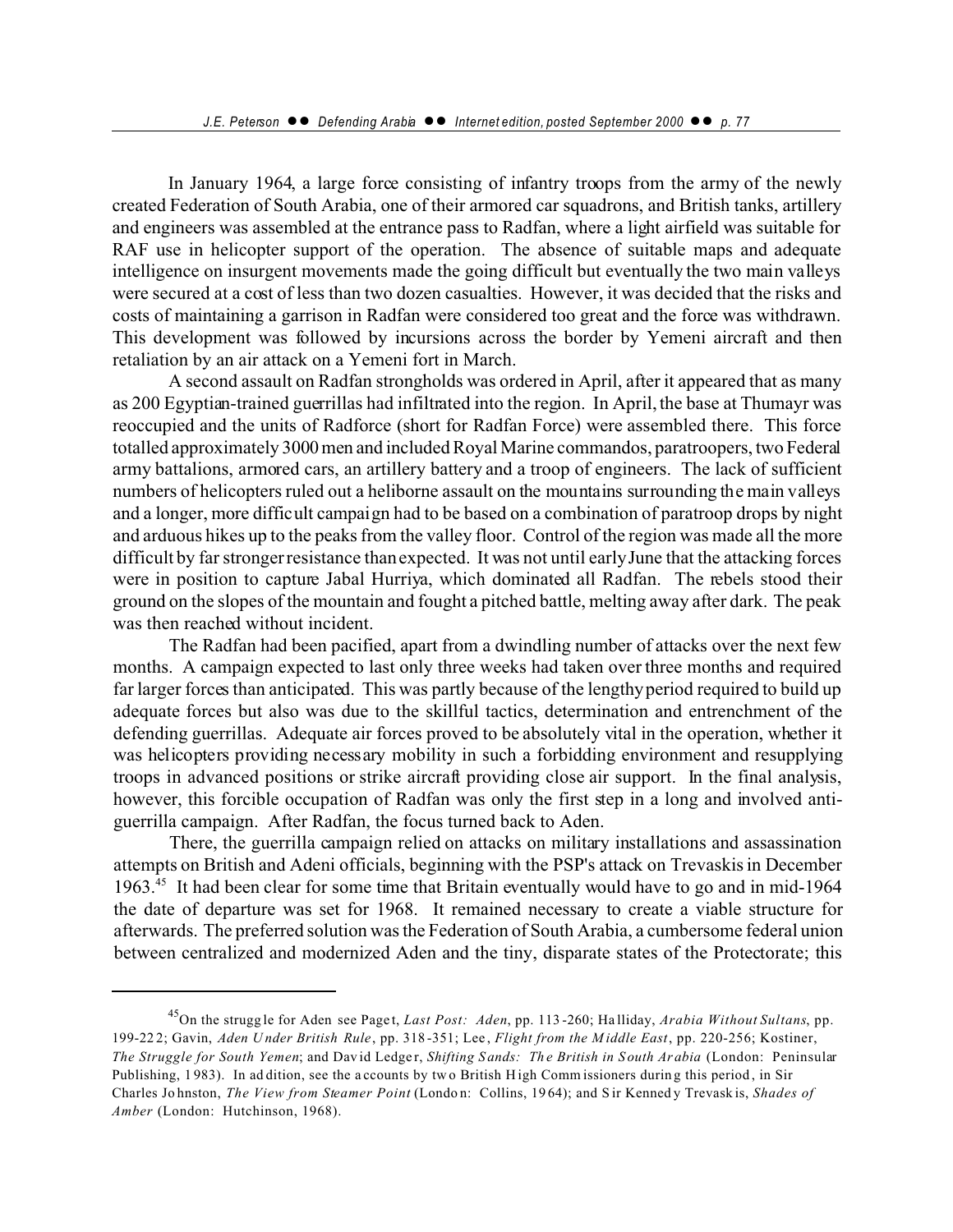arrangement presumably would allow Britain to retain its military base at Aden. Nevertheless, as the anti-British opposition began to intensify, the federal experiment looked more and more fragile and the British dominant influence more apparent.

The new Labour government of 1964 sought to downplay the federation in favor of conciliation with the nationalists and 'Abd al-Qawi Makkawi, a more moderate PSP leader, was appointed Chief Minister. But even Makkawi proved less than malleable and a year later the British resumed direct control of the Aden government. Clearly, even at this date, hopes for a peaceful transition were fast fading. Consequently, the February 1966 Defence White Paper announced that the Aden base would be abandoned in 1968. At that point, British policy was reduced to finding a graceful way to withdraw its troops and to decide to whom the government should be handed over. It was clear that there would be no place for the Protectorate's rulers in an independent state.

None of this was an easy task. The level of fighting between the NLF and FLOSY rivalled that of the nationalists with the British. Terrorist attacks steadily increased and the trustworthiness of the Arab administration, police and federal armed forces increasingly became suspect. terrorist incidents had increased from 36 in 1964 to nearly 3000 in 1967.<sup>46</sup> The increase prompted a belated decision to remove British dependents (even as late as January 1967, there were over 9000 dependents in Aden) and the task was completed in July.<sup>47</sup> At the same time, another irritating security problem arose from the relatively regular border penetration by Egyptian MiGs and the consequent necessity to institute air patrols.

As 1967 began, the more radical NLF gathered strong support in the hinterland and easily outduelled FLOSY. The final nail in FLOSY's coffin was Egypt's defeat in the June 1967 war, which destroyed 'Abd al-Nasir's capacity to help FLOSY and exposed the organization's complete dependence on a foreign power. At the same time, the NLF stepped up its pressure and attacks on beleaguered British forces, as well as against Adeni leaders and institutions deemed to be tainted with collaboration. The role of British forces was reduced to steady retreat and in March the date of withdrawal was pushed up to November 1967. There would be no time to build up viable pro-British institutions to leave behind, and any such effort was bound to be futile. By June, the NLF had begun to take control over the Protectorate as the British retreated into Aden. Even the important Crater section of Aden was briefly occupied by the NLF that summer. Several months later, FLOSY was decisively driven from the battlefield and the federal army (which had been renamed the South Arabian Army upon the collapse of the federal government) declared for the NLF.

The evacuation of British troops from their newly constructed quarters began in June 1967 and the perimeters around Aden gradually shrank throughout the remainder of the year to the immediate vicinity of Khormaksar airfield. Belated arrangements for the transfer of power from the British to the NLF took place in Geneva in mid-November 1967, and on 28 and 29 November the last 2000 remaining men were transferred by helicopter to ships waiting offshore. The following day, the People's Republic of Southern Yemen (later renamed the People's Democratic Republic of Yemen) officially declared its independence. British military forces had lost 57 lives and suffered

<sup>46</sup>Paget, *Last Post: Aden*, p. 264.

<sup>47</sup>Lee, *Flight from the M iddle East*, pp. 238-239.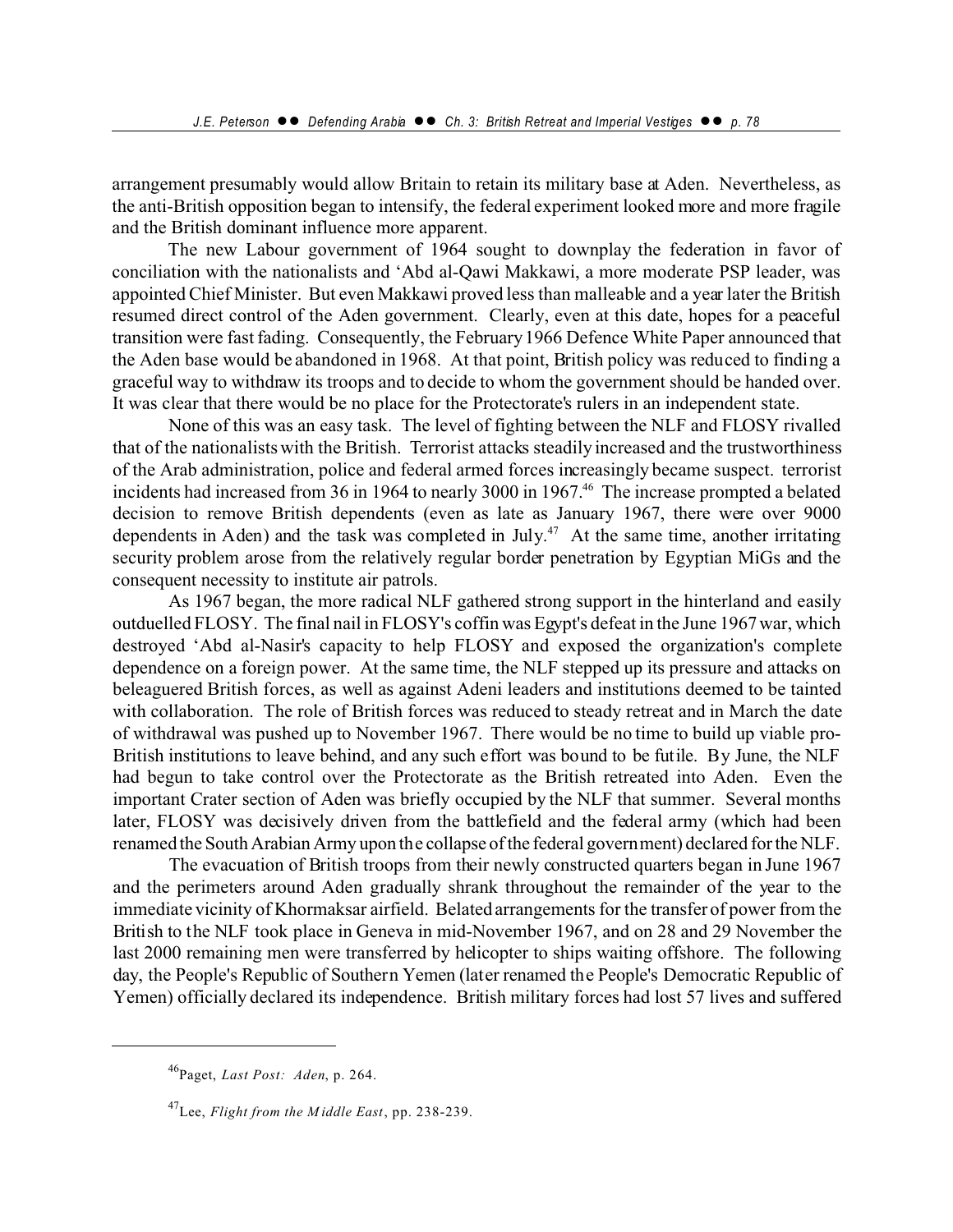another 651 casualties during the war for Aden, while 18 British civilians were killed and 58 wounded. Total casualties were reckoned at more than 2000.<sup>48</sup>

With departure from Aden, the British military presence in the Middle East were reduced to installations in Bahrain, Sharjah, and Oman, where the mission was to protect Kuwait from external aggression along with the Gulf states still under British protection. In Bahrain and Sharjah, new arrangements were reached to permit increases in the sizes and manpower strength of the British facilities there. With the imminent closure of Middle East Command, a Commander British Forces Gulf (CBFG) took charge in Bahrain in September 1967 and units and equipment from all three services were systematically transferred to Gulf facilities. Before long, British personnel in the Gulf had grown to between 7000 and 8000.<sup>49</sup> There they remained for only four short years until the decision was made to withdraw from the Gulf. That left the two RAF bases in Oman as the only British military installations in the Middle East.

### **THE LAST OUTPOST: OMAN AND THE DHUFAR REBELLION**

British influence has been strong in Oman for nearly a century, even though the sultanate has always been an independent state. Despite British withdrawal from the Gulf in 1971, the influence in Oman continued at very nearly the same level. A principal reason for this was the rebellion in Oman's southern province of Dhufar. Although the rebellion began as a tribal insurrection against a reactionary and paternalistic sultan, it soon developed nationalist overtones and eventually the rebel leadership fell to committed Marxists, supported by newly independent South Yemen.<sup>50</sup>

Oman's sultan, Sa'id b. Taymur, who had united the country with British help in the 1950s, was still on the throne in the late 1960s when Oman's first oil revenues began. Nevertheless, his reluctance to develop the country and his continued heavyhanded rule provoked increasing discontent. This was particularly the case in Dhufar. In many ways, Dhufar resembles part of Yemen than Oman and in fact it was politically annexed to the sultanate only in the latter part of the nineteenth century. For the next century, succeeding sultans used the province's seaside capital at Salala for holidays and as a private estate. But the winds of change and prosperity elsewhere in the

<sup>48</sup>Paget, *Last Post: Aden*, p. 264.

<sup>49</sup>Sir William Luce, "Britain's Withdrawal from the Middle East and Persian Gulf," *JRUSI*, Vol. 114, No. 653 (Mar. 1969), p. 7.

<sup>50</sup>This section is drawn largely from J.E. Peterson, "Guerrilla Warfare and Ideological Confrontation in the Arabian Peninsula: The Rebellion in Dhufar," *World Affairs*, Vol. 139, No. 4 (Spring 1977), pp. 278-295. Other key sources include Fre d Hallida y, *Arabia Without Sultans*, pp. 304-360; D.L. Price, "Oman: Insurgency and Development," *Conflict Studies*, No. 53 (Jan. 197 5); and Jo hn Tow nsend, *Oma n: The M aking o f a Mod ern State* (London: Croom Helm, 1977), pp. 95-112. See also the reminiscences by British officers involved in the fighting: Ranulph F iennes, *Where Soldiers Fear to Tread* (Londo n: Hodd er and Sto ughton, 19 75); K. P erkins, "Oman 197 5: The Year of Decision," *JRUSI*, Vol. 124 , No. 1 (M ar. 1979 ), pp. 38-4 5; Tony J eapes, *SAS: Operation Oman* (Londo n: William K imber, 19 80); and J ohn Akeh urst, *We Won a War: The Campaign in Oman, 1965-1975* (London: Michael Russell, 1983).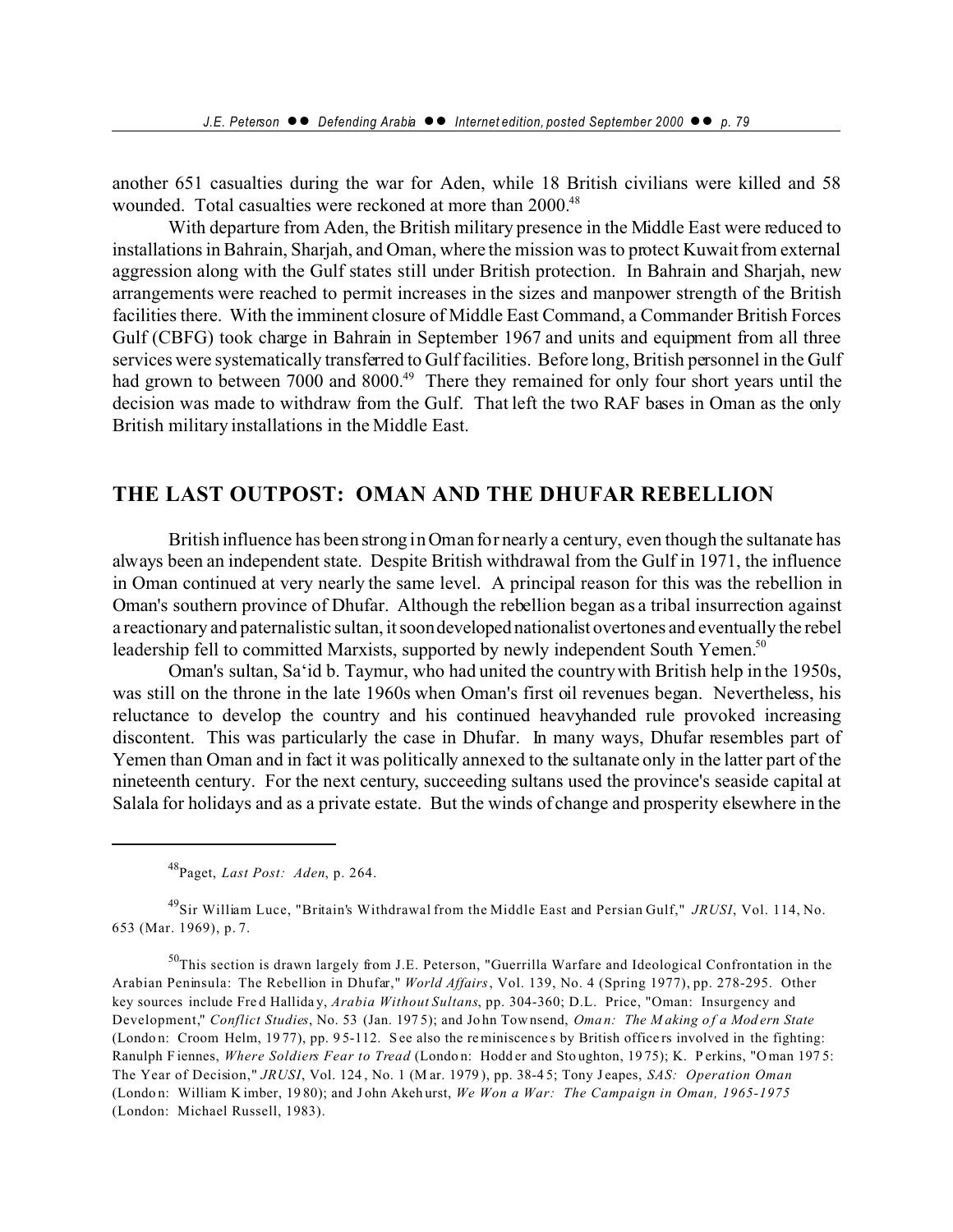Peninsula were wafting across even the isolated Dhufari mountains as Sa'id b. Taymur refused to countenance any change.

In 1962, a group of disgruntled *jibali*s – mountain tribesmen speaking a South Arabic language – made their way to Saudi Arabia where they met the leaders of the old imamate and then to Iraq where a training base for Dhufari rebels was established and sporadic raids were carried out in Dhufar during 1963 and 1964. A more organized approach to dissidence began in 1964 when the Dhufar Liberation Front (DLF) was formed out of a merger between the Dhufar branch of the Arab Nationalists' Movement (ANM), the Dhufar Benevolent Society (DBS) and the Dhufari Soldiers' Organization (many of whom had served in the Trucial Oman Scouts). The newly created DLF held its first conference in June 1965 and soon after attacked a government patrol, thus officially launching the revolution. The rebels were occupied in the next few years by small-scale ambushes on the government's Dhufar Force, attempts to gain footholds in the small coastal towns and in the near successful assassination attempt on Sultan Sa'id in April 1966.

At the movement's second congress in September 1968, the Marxists displaced the more moderate nationalists in the DLF's leadership and changed its name to the Popular Front for the Liberation of the Occupied Arabian Gulf (PFLOAG; later slightly changed to the Popular Front for the Liberation of Oman and the Arabian Gulf). The establishment of an office in Aden signalled the strong ties between the PFLOAG and the NLF regime in South Yemen. With new sources of support assured, the guerrilla campaign was stepped up and gradually PFLOAG control was extended throughout the western part of the province. Positions along the road from Salala to Thamarit (in the desert behind the mountains) were attacked in early May 1969 and finally Rakhyut, the major town in the west, was overrun in August 1969.

The rest of 1969 and early 1970 saw the extension of the fighting to Thamarit road and Salala Plain, including mortar attacks on the RAF's base at Salala. The Jabal Samhan region of eastern Dhufar gradually slipped under guerrilla control and effective government authority was reduced to Salala Plain, where barbed-wire perimeter fences were built around the few remaining coastal towns under sultanate authority, and the desert behind the mountains.

The PFLOAG's success encouraged similar groups elsewhere in Oman. In June 1970, an offshoot named the National Democratic Front for the Liberation of Oman and the Arabian Gulf launched mortar attacks on army camps in central Oman and prompted the various groups plotting the overthrow of Sultan Sa'id to push their timetable forward. After a brief gunbattle in Sa'id's Salala palace in July 1970, the sultan was persuaded to abdicate in favor of his son Qabus and leave the country. The new sultan's concern for Dhufar ran deep: his mother was of *jibali* origin and he himself was born and raised in Dhufar. Consequently, one of his first acts was to pardon surrendering rebels, which attracted many of the "tribal" or nationalist dissidents but was spurned by the ideologues. At the same time, a comprehensive "hearts and minds" campaign was launched to build roads, schools, health facilities and wells, under the administration of new Civil Action Teams.

At the same time, the sultanate made use of its financial reserves, which had been steadily accumulating since oil exports began in 1968, to launch a sustained military offensive. Defense expenditure quickly rose to nearly 50% of the national budget as investments were made in British fighters, transport planes, naval patrol craft, and American helicopters. The Sultan's Armed Forces (SAF) was overhauled and enlarged, and the heavy ratio of Baluch over Arab ranks was reversed.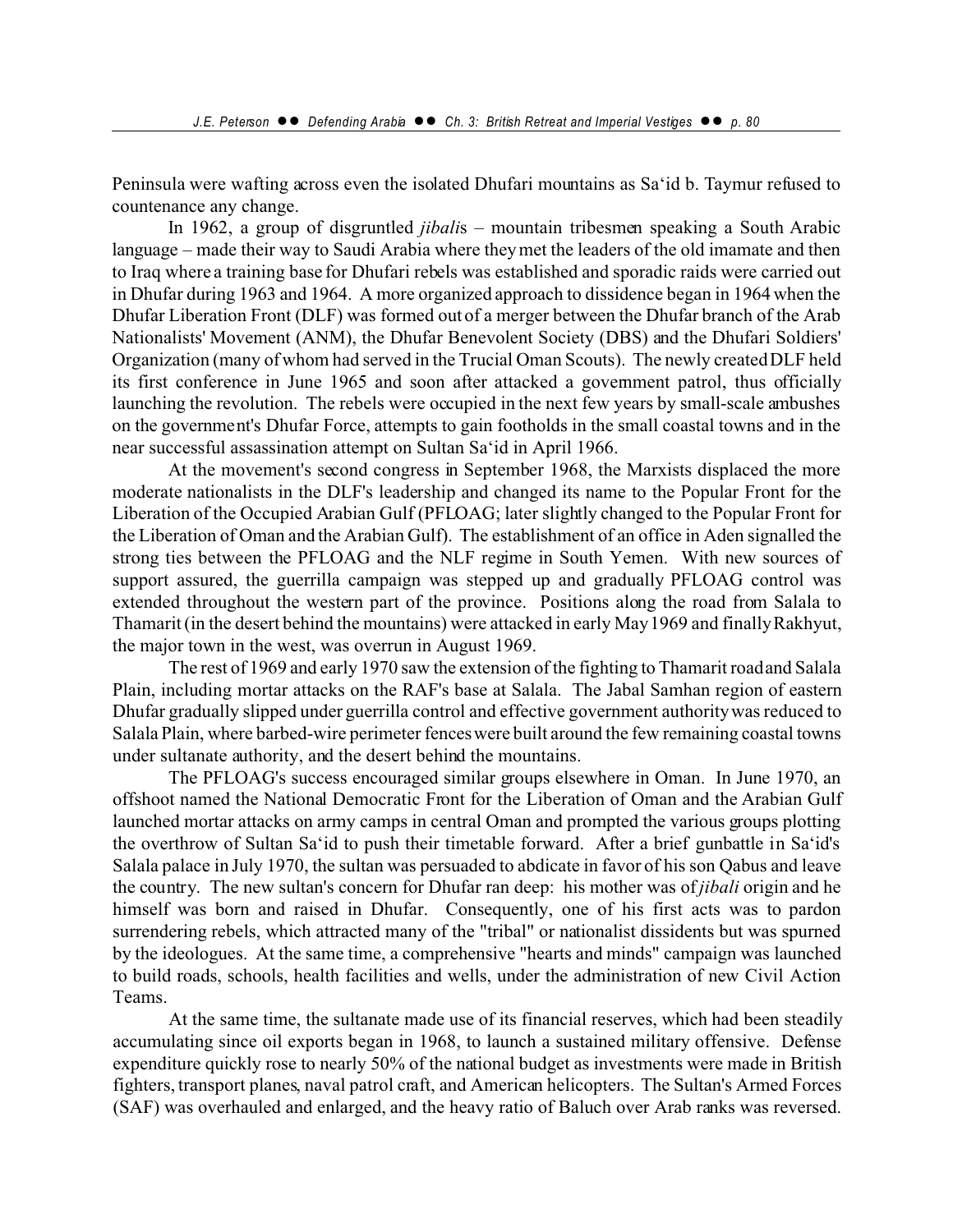After years of defensive action, the SAF finally moved forward in early 1971, bombing rebel positions in the west and taking over parts of Jabal Samhan. Still, the SAF offensive was forced to retreat before the annual monsoon and it was not until October 1971 that the Leopard Line was built along the perimeters of Jabal Samhan to cut off supply routes.

This constituted the first phase in a policy of containment, whereby the SAF constructed a number of "lines," consisting of a series of fortified positions linked by barbed-wire fences and frequent patrols. The intention was to divide the province into isolated sectors: when one area was cleared of rebel activity, the sector to its west would then be isolated and cleared. A similar tactic, Operation Simba, undertaken in May 1972, was an attempt to seal off the border with the PDRY; the effort proved premature, however.

With the SAF closedown during the 1972 monsoon season, PFLOAG forces moved back into the mountains, including Jabal Samhan. At this time, the guerrillas launched what was to be their last forward thrust: a rocket attack on Salala which produced a direct hit on the officers' mess at the air base. The rebel drive was thwarted, however, by the failure of twin assaults on the coastal towns of Mirbat and Taqa in July. The PFLOAG's failure to capture the eastern coastal strip marked the military turning point of the war. From then on, the rebels were steadily pushed back. Operations in the east were reduced to hit-and-run tactics and the rocket barrages of Salala Plain had ceased by October 1973.

Attempts to extend the scope of the revolt by opening a second front in the north were failures. Some 80 dissidents were rounded up in Muscat in December 1973 and an attempt to disrupt National Day celebrations in November 1974 was foiled when a Land-Rover was stopped near Muscat after a brief shoot-out and interrogation led to other conspirators. Meanwhile, the fighting in Dhufar was characterized by rebel setbacks. Even though Operation Simba was not as successful as had been hoped, it resulted in the establishment of the Mainbrace Line, a set of fortified mountaintop positions centered on the border post at Sarfayt and overlooking the strip of wooded hills between the seacoast and the desert. The SAF's success in maintaining Mainbrace during the 1972 monsoon season despite constant siege by the rebels meant that valuable time was not lost in the autumn by recapturing positions abandoned the previous spring.

By early spring 1973, government troops had begun to capture key points in the western Jabal Qamar and naval craft stepped up surveillance of the rebel-held coastline. It was clear by this time that the sultanate had gained the upper hand in the rebellion. Not only was SAF able to mobilize 3500 troops and some 45 aircraft against a rebel total of approximately 2000 hardcore insurgents but Sultan Qabus had been notably successful in mobilizing outside support, including combat troops from Iran. Iranian paratroopers were key elements in Operation Thimble of December 1973, when the Thamarit road was recovered and permanently held open, providing the ground link between Muscat and Salala in several years.

Subsequent SAF activity was directed towards clearing central Dhufar from enemy control. In early 1974, the Hornbeam Line was built as a major part of this strategy. Stretching inland for nearly 50 miles from Mughsayl on the coast and roughly 20 miles west of the Thamarit road, the Hornbeam Line was the most ambitious of the government lines. Its purpose was to severely restrict supply convoys, including camel trains, from reaching the area to its east. Thus the line divided Dhufar into a largely government-controlled area to the east and a smaller no-man's land to the west, while government forces used the remainder of the spring to attack guerrilla positions in Jabal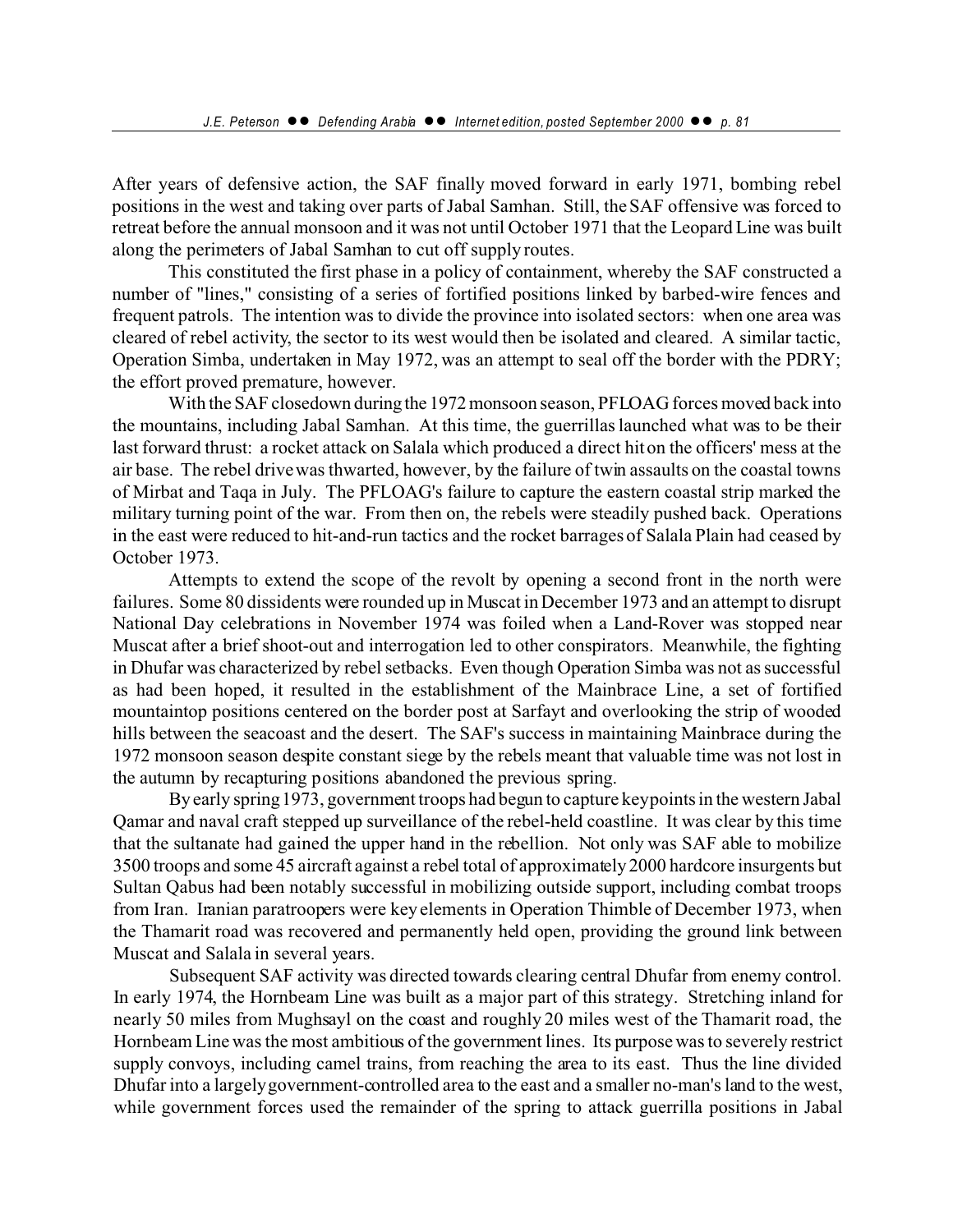QaMar. The rapidly crumbling position of the rebels resulted in an inconclusive overture to the Arab League for mediation and then a split between the Dhufari members of the front and the Gulf members – the truncation of the movement's name to the Popular Front for the Liberation of Oman (PFLO) reflected the decision to concentrate military activity on Oman alone.

Following the 1974 monsoon season, the sultanate accelerated its military offensive by engaging in heavy fighting around Sarfayt. By December, the Hammer Line had been built to the west of Hornbeam. Iranian participation in this offensive was complemented by the combined Omani-Iranian assault on Rakhyut in January 1975, and the town was captured at a heavy cost in Iranian lives. Following this success, the Damavand Line was built from Rakhyut northward, bisecting the strip between the Hornbeam Line and the border and thus forcing the rebels into an even smaller operating area.

The government's final push began at the close of the 1975 monsoon season when SAF and Iranian troops moved into areas north of Rakhyut. Other Iranian contingents moved south from Sarfayt towards the sea while the PFLO base at Hawf in South Yemen was attacked by sultanate aircraft. The offensive became a rout by late November as Omani troops occupied the final villages in western Dhufar, unopposed by the rebels who had slipped back into the PDRY. On 11 December 1975, Sultan Qabus officially declared that the Dhufar war was over.

Despite scattered shelling from across the border, the downing of a helicopter carrying the commander of the SAF's Dhufar Brigade and the PFLO's insistence that the rebellion would be carried on, the end had apparently come to over a decade of fighting. Increasing numbers of rebels turned themselves in to the government, with the total number of surrendered reaching 275 in February 1976. Yet, despite all this, the PFLO refused to fold completely, its leaders defiant and its propaganda outlets in South Yemen claiming continued fighting. Relations between conservative Oman and Marxist South Yemen remained hostile until an agreement on exchanging diplomats and demarcating their common border was reached in 1983, with the help of Kuwait and the UAE.

Much of the sultanate's success in the rebellion was the result of assistance marshalled from the outside, and chief among the external supporters was Britain. Although the British had been largely excluded from activity or movement in Dhufar by the cautiousness of Sa'id b. Taymur, the sultan eventually had been forced to call on the British-officered SAF for help there. British casualties were reported in the fighting as early as 1966. By April 1971, there were 49 seconded British officers serving with the SAF, along with another 71 on private contract and 60 pilots.<sup>51</sup> By the end of the rebellion in 1975, the British presence had grown to 700, including 220 officers on private contract, 60 Special Air Service (SAS) members, 75 men from the Royal Engineers, and 147 RAF personnel at Salala Air Base.<sup>52</sup> Officially, casualties were stated to be 11 killed in action and 18 wounded, but it was rumored that the SAS toll alone had included 73 deaths.<sup>53</sup>

The role of SAS in Dhufar was long denied, even though the regiment's ties with Oman stretched back to the successful Anglo-Omani assault on al-Jabal al-Akhdar in January 1959 and had

 $51$ <sup>The Economist, 3 Apr. 1971.</sup>

<sup>52</sup>*The Times*, 9 Dec. 1975.

<sup>53</sup>*The Observer*, 11 Jan. 1976.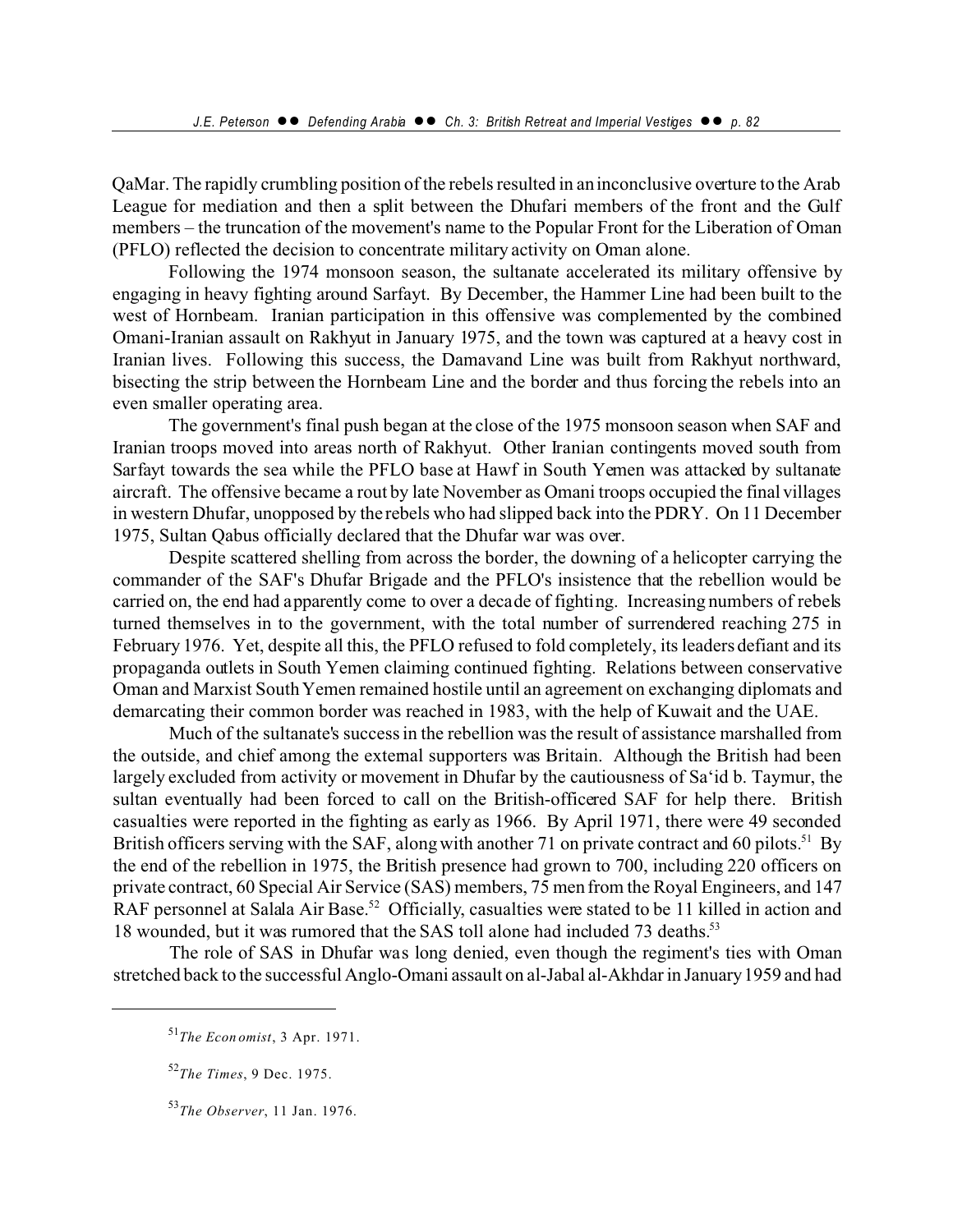been kept current by several training exercises during the following decade. In fact, an SAS squadron had been posted to Dhufar in 1970 under the cover of British Army Training Team (BATT), although this was not officially acknowledged until much later. Continuing reports of SAS casualties in 1972 and afterwards failed to draw Whitehall's confession of combat roles even through early 1974. Nevertheless, these elite troops contributed heavily to eventual victory.

In addition to personnel, the sultanate relied heavily on British equipment and weapons. An order was placed in April 1968 for Jet Provost trainer aircraft, in September 1970 for 5 Skyvan transport planes, with more ordered in September 1971, followed by an order for a dozen Strikemaster fighters and various naval patrol craft. The culmination of these purchases came in late 1974 when the sultanate contracted for 12 Anglo-French Jaguar fighters and 28 rapier missiles, at a cost of between £71 and £83 million. British interests were also present in commercial activities in Dhufar, such as port construction at Raysut, roadbuilding, banking and communications.

There were also important contributions from Oman's neighbors. The Shah of Iran was more than willing to assist in putting down a Marxist uprising – particularly one that had received considerable support from China and the Soviet Union – and he was encouraged in this move by Washington under the Nixon Doctrine. Dhufar also presented the Shah with a rare opportunity to provide combat training for his troops, and the rapid rotation of Iranians fighting in Dhufar was alleged to have resulted in nearly 200 deaths. Iranian helicopters and paratroopers were sent to Dhufar in early 1973 and by the end of 1974 Iranian troops totalled over 2000, growing to over 5000 in 1975. A local headquarters was established at the sprawling air base at Thamarit and Iranian F-5 Phantoms patrolled the PDRY border while Iranian destroyers shelled the rebel-held Dhufari coast. The Iranians were at the center of Rakhyut's capture in January 1975 and they played a prominent role in the "big push" in December.<sup>54</sup>

The termination of the Dhufar rebellion allowed Britain in 1976 to abandon its final military installations in the Middle East, the RAF bases at Salala and on Masira Island. Nevertheless, the British influence in Oman remained strong, particularly in the military where British officers outnumbered Omani officers as late as 1982. It was not until 1985 that Omanis began to replace the seconded British commanders of the sultanate's land forces, air force, and navy. US attempts to gain the military cooperation of the Gulf states in its RDF planning were best received in Oman, where ironically the British presence remained the strongest and at times British advisers appeared to resent the growing ties between Oman and the US.

 $54$ Iran ian i nvo lvem ent in Dh ufar was view ed with suspicion by most other Arab states, including Om an's neighbors in the Gulf. Nevertheless, Saudi Arabia and the UAE provided the sultanate with welcome financial assistance while Jordan contributed staff officers and NCOs, intelligence officers, engineer units and a combat battalion briefly in 1975.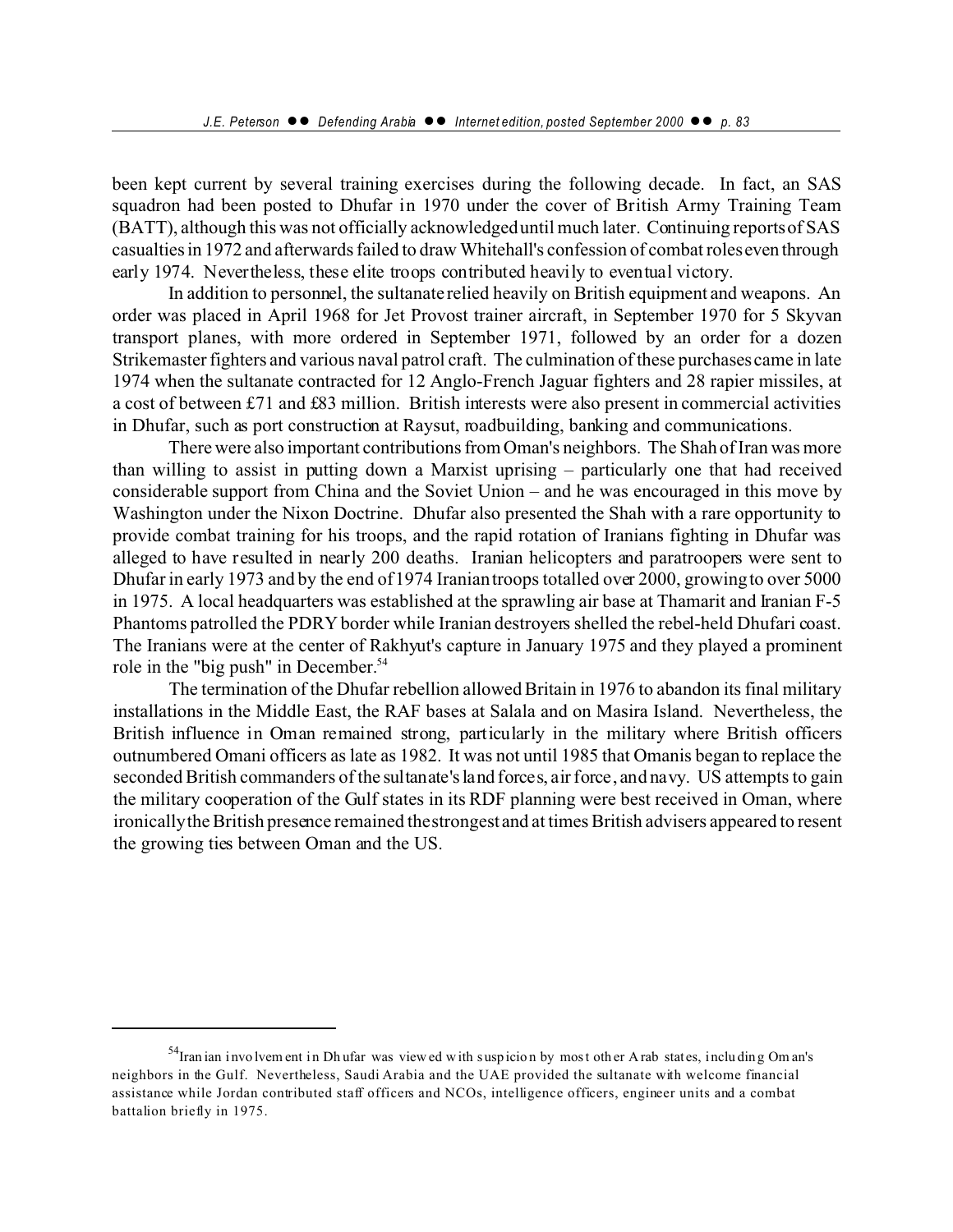| Date             | Against                              | Action Taken 1 | <b>Casualties</b>                                                                         |
|------------------|--------------------------------------|----------------|-------------------------------------------------------------------------------------------|
| Jan. 1940        | Bayhan and Wadi Markha district      | O              | None                                                                                      |
| Apr. 1940        | Qutaybi tribe                        | O              | None                                                                                      |
| May 1940         | Bin Abdat of al-Ghurfa               | G              | Unknown                                                                                   |
| May 1940         | Irqa district                        | W              | None                                                                                      |
| Mar. 1941        | Depose and replace sultan at Shuqra  | G              | Unknown                                                                                   |
| June 1941        | Shooting incident at Say'un          | $\mathbf{O}$   | Unknown <sup>2</sup>                                                                      |
| <b>July 1941</b> | Imam's forces occupying Dar al-Bayda | B              | None                                                                                      |
| Nov. 1941        | Bayhan tribe                         | W(3)           | None                                                                                      |
| Mar. 1942        | Abyan district                       | $\mathbf{O}$   | None                                                                                      |
| Mar. 1945        | Surrender of Bin Abdat               | B              | Unknown                                                                                   |
| Jan. 1946        | Western Subayhi tribe                | W              | None                                                                                      |
| Feb.-Mar. 1946   | Fadli tribe                          | G              | None                                                                                      |
| May-Sep. 1946    | Amiri-Shayri dispute                 | $\mathcal{O}$  | None                                                                                      |
| Oct. 1946        | Hawshabi-Dhambari dispute            | W              | None                                                                                      |
| Nov. 1946        | Amiri-Shayri dispute                 | $\overline{O}$ | None                                                                                      |
| Apr. 1947        | Ahmadi tribe                         | $\bf{B}$       | None 4                                                                                    |
| <b>July 1947</b> | Bal Harith tribe                     | B              | 1 RAF pilot; oppo sing casualties<br>unknown                                              |
| Nov. 1947        | Qutaybi tribe                        | B              | None                                                                                      |
| Feb. 1948        | Bal Harith tribe                     | B              | None                                                                                      |
| June 1948        | Hujayli tribe                        | B              | None                                                                                      |
| Aug. 1948        | Saqladi tribe                        | B              | 1 RAF pilot killed and 1 navigator<br>wounded; number of opposing<br>casualt ies unkn own |
| Oct. 1948        | Mansuri tribe                        | B              | None                                                                                      |
| Aug.-Sep. 194    | Imam's forces                        | B              | None                                                                                      |

**Table 3.1. Summary of RAF Air Operations at Aden, 1940-1949**

*NOTES:*

 $\hat{O}$  O = Overflight or no action taken; B = Bombin g carried out; G = action taken in support of ground for ces; W = warn ings dropped only.

2 Only casualties incurred as result of fighting between local parties.

Ð After delivery of ultimatum by a ir, tribe agreed to d emolition of 2 forts b y RAF landin g party.

Ñ Action taken after British Political Officer was killed by tribesmen and his escort in turn killed several Ahmadis; apparently only material damage done to village when it was destroyed by aerial bombing.

*SOURCES:*

Î AIR/24/2; Air Staff, AHQ, Aden: Operations Record Book (1940-194 3).

AIR/2/4, Air Staff, AHQ Aden: Operations Record Book (1944-1945).

Ð AIR/2/10483, Aden Protectorate: Punitive Bombing Against Recalcitrant Tribes (1942-194 9).